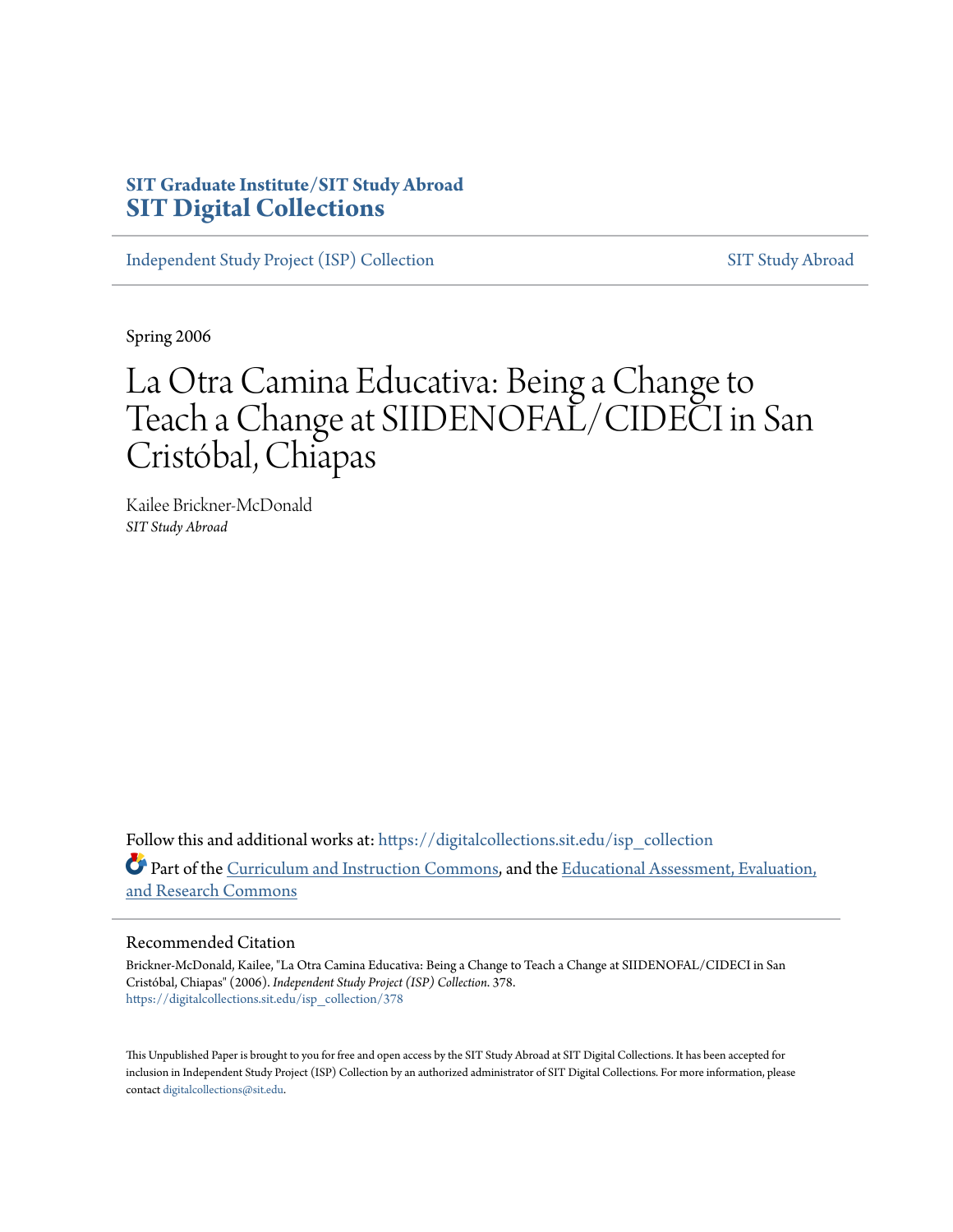# *El Otro Camino Educativa: Being a Change to Teach a Change at SIIDENOFAL/CIDECI in San Cristóbal, Chiapas*



By Kailee Brickner-McDonald

School of International Training: Grassroots Development and Social Change

Oaxaca, Mexico Spring 2006

Project Director: Dr. Raymundo Sánchez Barraza

Project Advisor: William Stone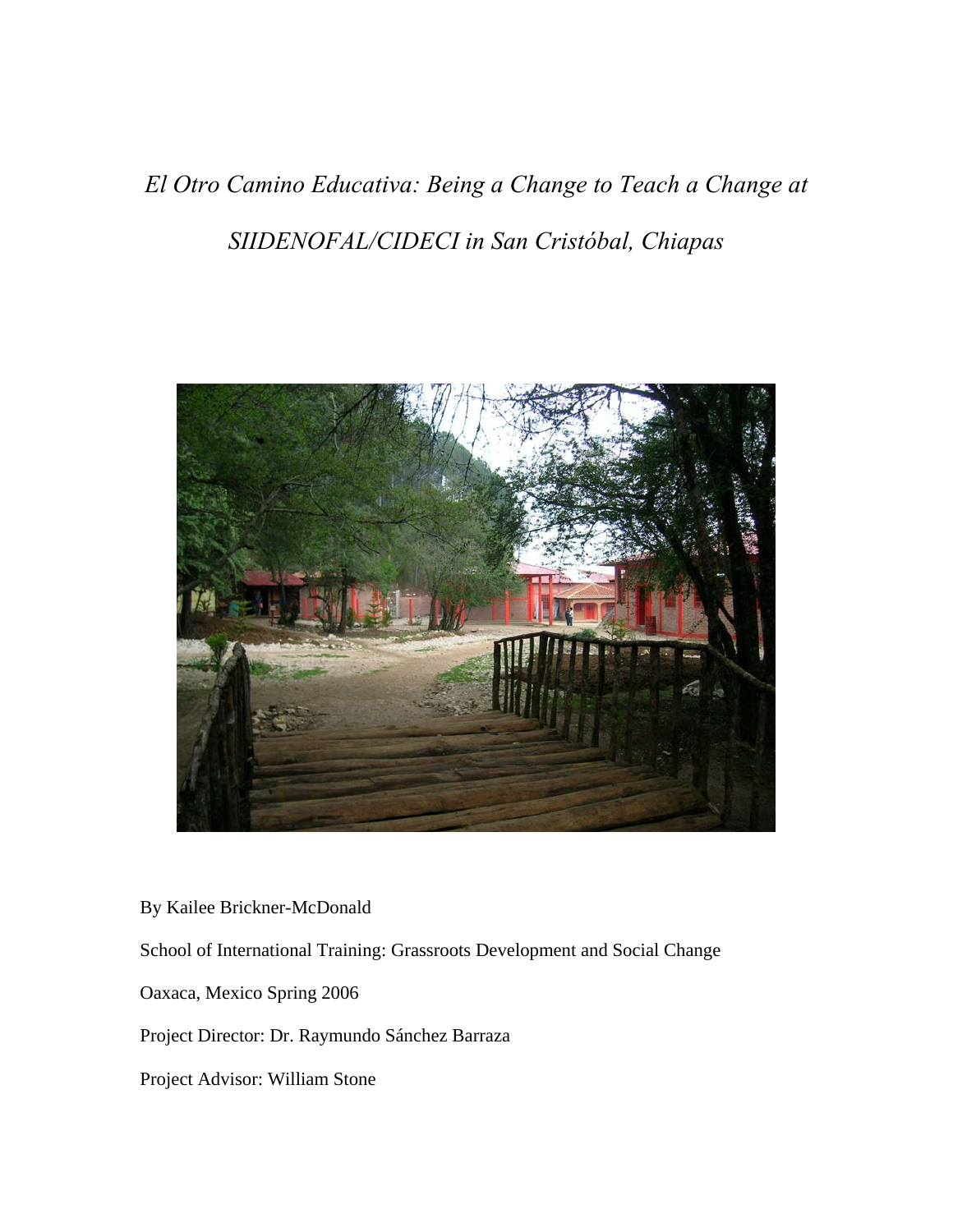## *Table of Contents*

- 1…Title Page
- 2…Table of Contents
- 3…Acknowledgements
- 4…Introduction
- 5…Methodology
- 7…Body
	- 7…Knowledge is Power?: Questioning Traditional Education
	- 12…SIIDENOFAL/CIDECI's Answer: Goals and Growth
	- [1](#page-2-0)5... "Estás en tu casa": Administrative Workings<sup>1</sup>
	- [2](#page-2-1)0... "¿Qué puedo hacer?": Classroom Environment<sup>2</sup>
	- 24... "Todo por todos": Community Life<sup>[3](#page-2-2)</sup>
- 29…Conclusion: That Which is Possible and Desirable
- 31…Bibliography
- 33…Appendix A: A CIDECI Experience in Photos
- 36…Appendix B: San Andres Accords on Education
- 37…Appendix C: Future Possibilities of Study

<span id="page-2-0"></span> $1$  "You are in your home"

<span id="page-2-1"></span><sup>&</sup>lt;sup>2</sup> "What can I do?"

<span id="page-2-2"></span><sup>&</sup>lt;sup>3</sup> "Everything for everybody"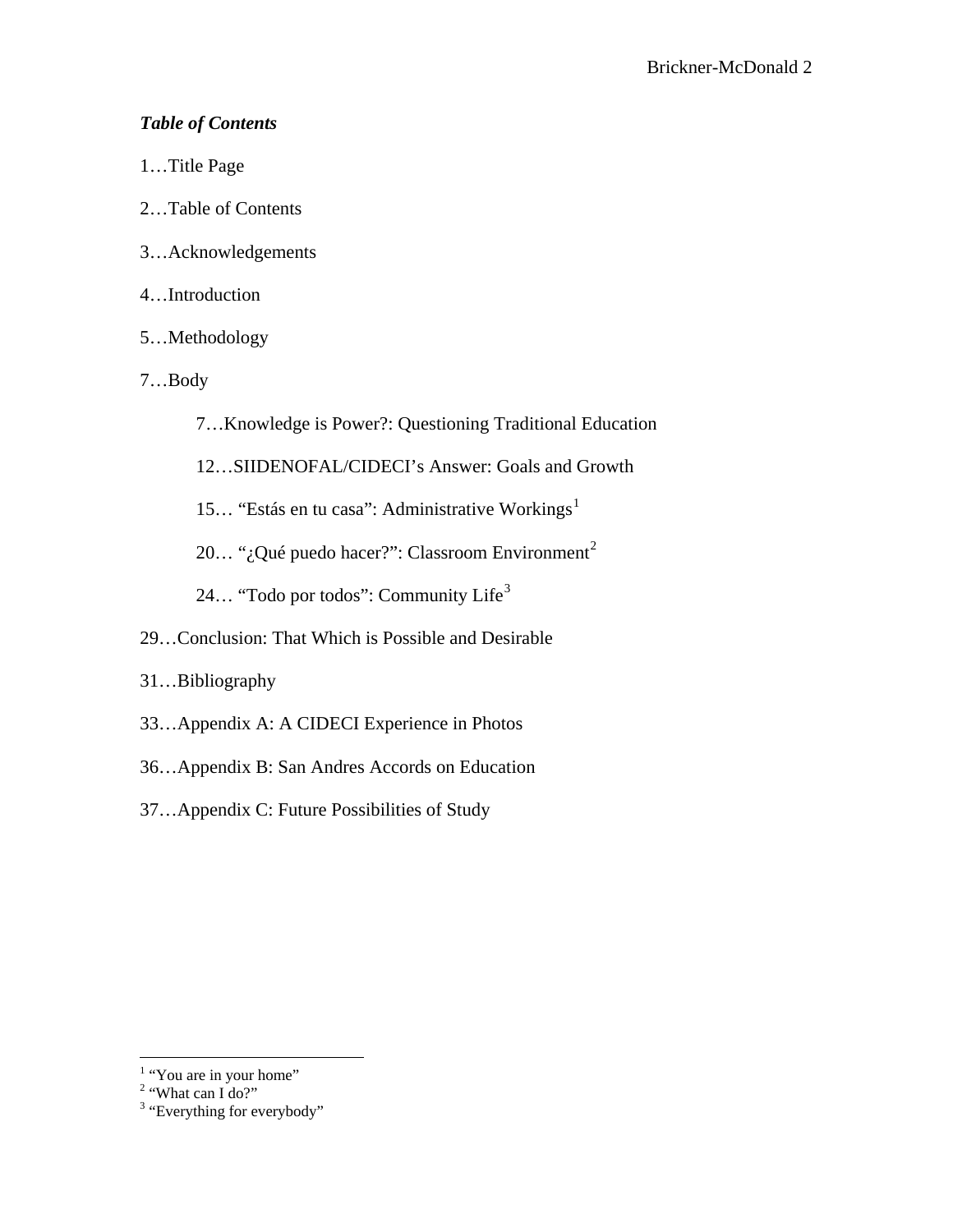#### *Acknowledgements*

First I owe thanks to CIDECI Las Casas for warmly welcoming me and teaching me as a student and person. Specifically, I appreciate Dr. Raymundo for guiding me in an experience of informal education, for his flexibility, and for inspiring me in how tirelessly, capably, and humbly he and all of staff of CIDECI live to make the hopes for another world possible. I would like to thank all of the students and teachers at CIDECI who made sure I felt at home, shared their lives with me, patiently answered my questions, took care of me when I was sick, and taught me what they knew.

 The whole staff of CAPISE also made my trip to San Cristóbal, adventures to communities, understanding of the need for CIDECI, and my connection with CIDECI possible. Their office and expertise served as a much needed home base. The SIT folks in San Cristóbal also served as an amazing support group and kept me laughing. Also, a hearty thanks goes to the SIT staff in Oaxaca. William, Toño, and Aida's heartfelt, creative, and total support throughout the program made it all a pleasure. Muchas gracias por todo.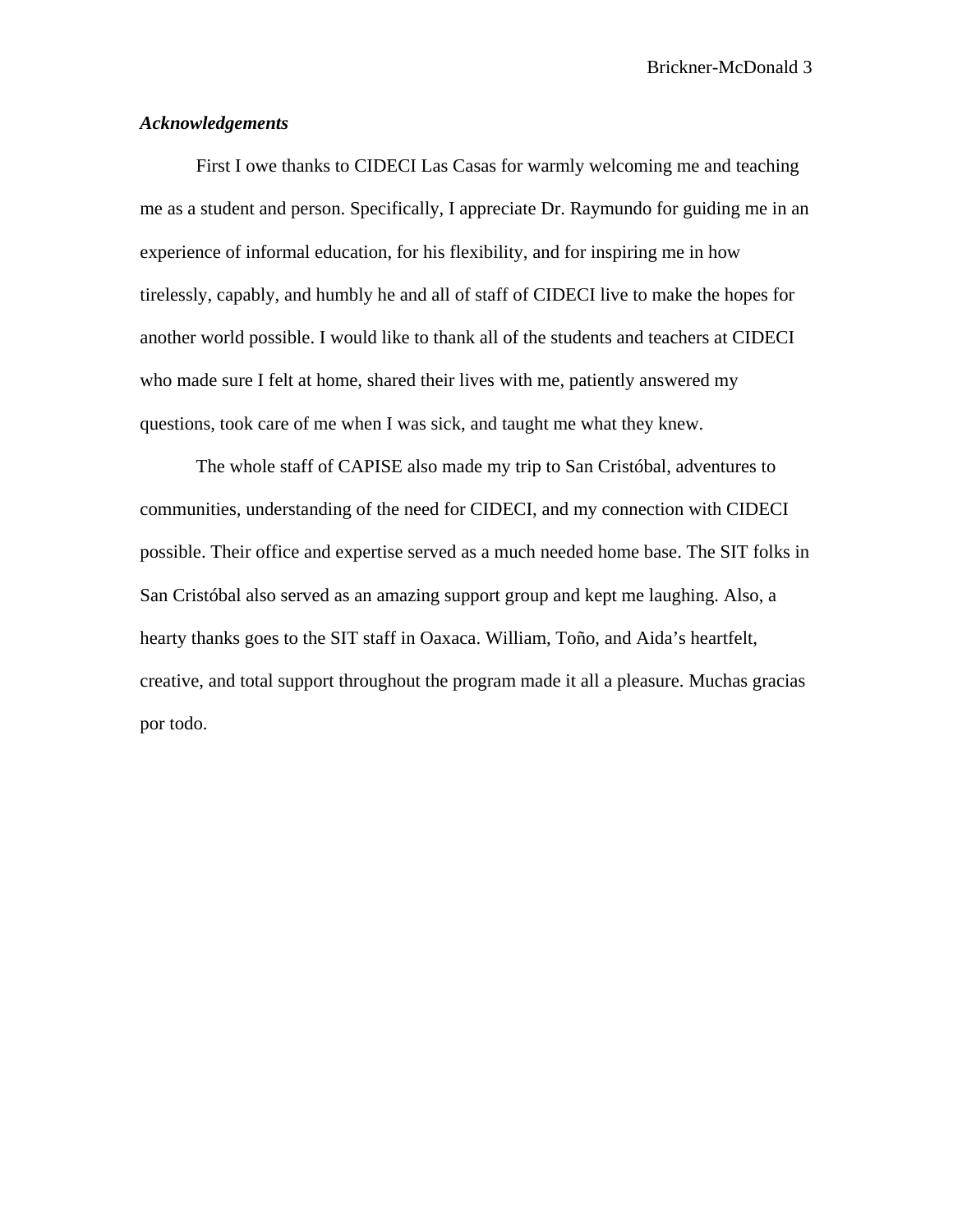#### *Introduction*

 $\overline{a}$ 

Eighteen years of my short life have included attending school, and it would be difficult for me to define myself and my interests without involving some sort of illusion to the world of formal learning or my primary occupation of being a traditional student. I was born with a teacher as my mother and since then I have lived in a town with one of the best school systems in New Jersey, chosen to take several classes on topics related to education at The College of William and Mary, and planned to work in a field of education in my future. This being the case, my visit to SIIDENOFAL/CIDECI<sup>[4](#page-4-0)</sup> on the SIT program's trip to San Cristóbal, Chiapas served to rekindle my fascination with the questions surrounding education that my life as a student has brought me to ask.

More specifically, my visit sparked questions of how our systems of education create and impact the world in which we live. Differential power dynamics, systemic economic inequalities, and cultural hegemony, all very relevant topics to the current world situation, are all directly connected with how and why education works…or fails. Learning about the poor quality, community-corrupting influence of the nationalistic education that has affected most of the impoverished population of Mexico in the Academic Seminar and Media Project of the SIT Oaxaca program, I had begun to wonder what would improve the situation. Rejecting schools altogether? Starting different schools? How? CIDECI's alternative system of education piqued my interest in understanding a functioning, non-governmental institution that focuses on indigenous

<span id="page-4-0"></span><sup>&</sup>lt;sup>4</sup> In Spanish: "Sistema Indígena Intercultural de Educación No-Formal /Centro Indígena de Capacitación Integral" or in English: "Indigenous Intercultural System of Informal Education/ Fray Bartolomé de Las Casas Comprehensive Indigenous Training Center."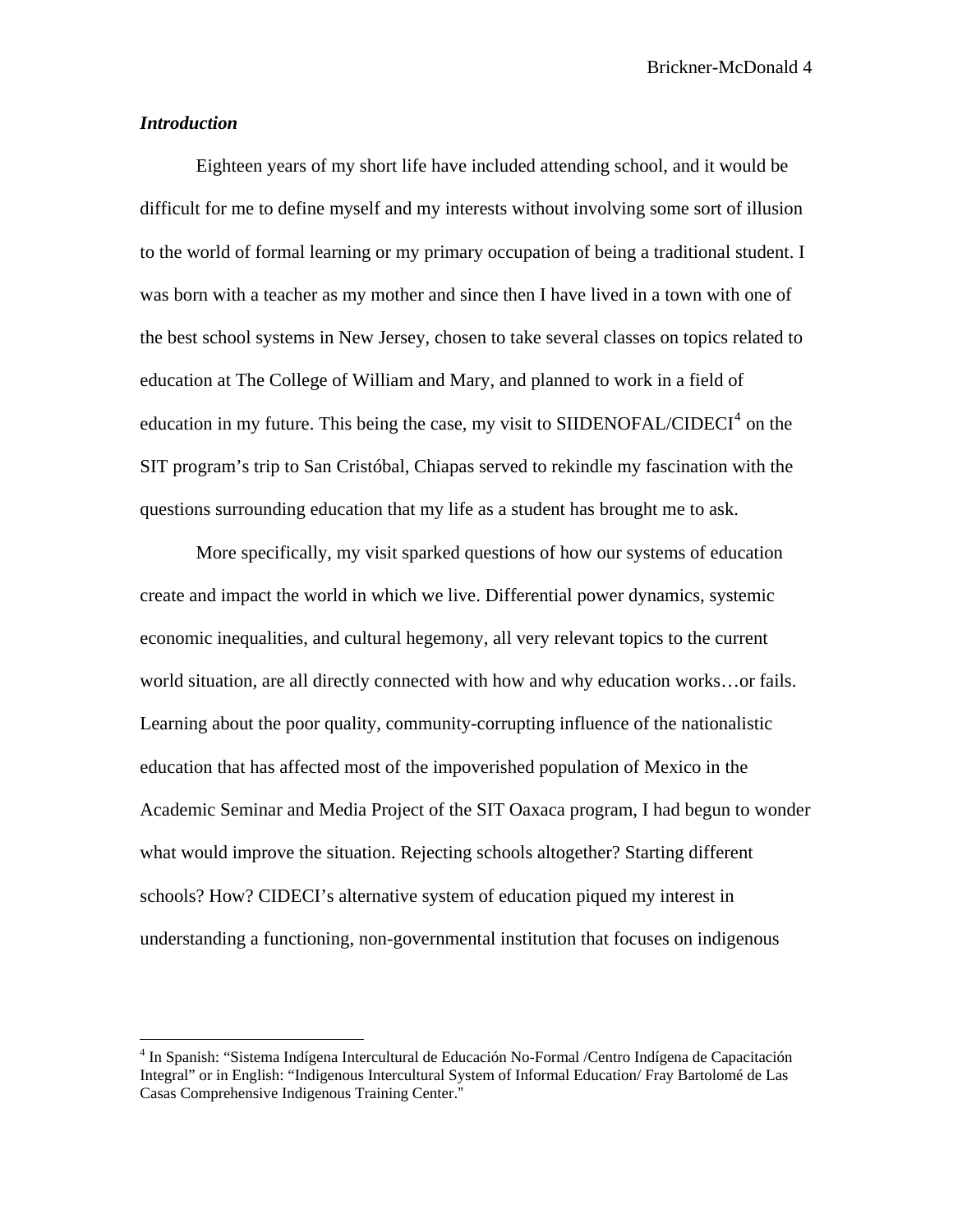students and useful, skill-based learning. It led me to want to explore these questions in my research.

In this paper I will examine how SIIDENOFAL, and specifically CIDECI Las Casas, is an example of resistance to the current educational and world systems, not only due to its visible alternative curriculum, but in its practical form as well. First, I will provide a theoretical backdrop for my questions, discussing how educational theories and Mexico's national system of education, historically and today, have created a need for alternatives like CIDECI. Then, to show how the goals of CIDECI are just one of its many ways of creating a viable *otro mundo[5](#page-5-0)* , I will explain its internal structure, stated goals, and decades of growth. Following this I will reflect on how its administrative workings, classroom environments, and community life all work to socialize and prepare its students for an alternative world, using my experiences as a student and my interactions with CIDECI's students and teachers as support for my interpretations. In my conclusion I will shed light on CIDECI's hopes, successes, and challenges in our changing world.

#### *Methodology*

 $\overline{a}$ 

 To understand better the life and work of SIIDENOFAL I became a student at CIDECI Las Casas in San Cristóbal, Chiapas for 12 days. I was a participant observer while enrolled as a student, attending my courses in the *talleres*<sup>[6](#page-5-1)</sup> of baking, agriculture, sewing, and cloth weaving, eating in the cafeteria for each meal, sleeping in the dormitories, doing the cooperative work on the weekend, attending the prayer services each evening, and having Dr. Raymundo Sánchez Barraza, the General Director of

<span id="page-5-0"></span><sup>&</sup>lt;sup>5</sup> Spanish for 'another world,' a phrase commonly used in the Zapatista movement: "Un otro mundo es possible" (Another World is Possible)<br><sup>6</sup> Spanish for 'workshops' or 'course'

<span id="page-5-1"></span>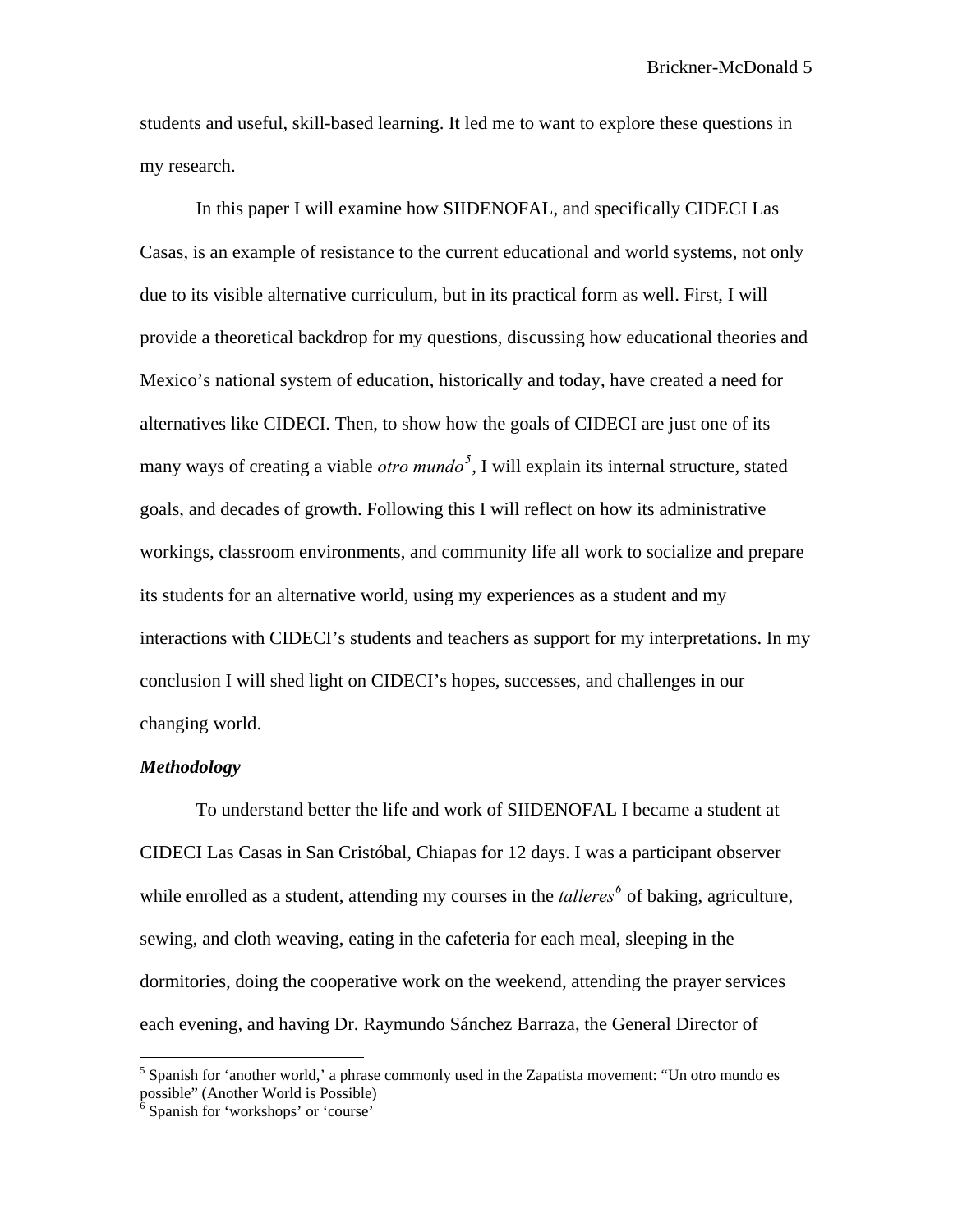SIIDENOFAL, as my Project Director. My role as a participant observer gave me access to people I could interview. I shared formal interviews with three teachers, two of whom also have administrative roles. Five students gave me their thoughts in formal interviews, too. One had graduated and started a typing *taller* in her community with CIDECI's support, three where departing from their time at CIDECI to immediately start projects in their communities, and one is a current student in the middle of her time at CIDECI. Additionally, I also had several informative discussions with Dr. Raymundo.

Being part of CIDECI's everyday life gave me opportunities to also informally interview my fellow students at meals, in classes, while wandering around the grounds, getting ready for bed, and waiting for rides, meals, and meetings. My stay at CIDECI Las Casas coincidentally also made it possible for me to attend the *taller* on *La Otra Compaña*[7](#page-6-0) each Thursday, hosted by the *Centro de Estudios, Informacion y Documentacion: Immanuel Wallerstein[8](#page-6-1)* , and the forum for women of *La Otra Compaňa,*  one of the many conferences hosted by CIDECI.

I believe that these were effective field methods because they allowed me to see many sides of SIIDENOFAL. I had only planned on studying the component of CIDECI and one of it outreach impacts (micro projects), but living there opened up the Wallerstein Center's events, the forums it hosted, and the many other facets of SIIDENOFAL. Experiencing Dr. Raymundo as my advisor impressed me with SIIDENOFAL's value of self-guided learning in action. From my self-evaluation to having full control over the direction of my project and how I would use it to learn, I gained a greater appreciation and understanding of how this component is applied. Not

<span id="page-6-0"></span><sup>&</sup>lt;sup>7</sup> Spanish for "The Other Campaign," the tour of Mexico by the Zapatista leader Subcomandante Marcos, or Delgado Zero, and EZLN entourage which started at CIDECI

<span id="page-6-1"></span><sup>&</sup>lt;sup>8</sup> Spanish for "The Center of Studies, Information, and Documentation: Immanuel Wallerstien"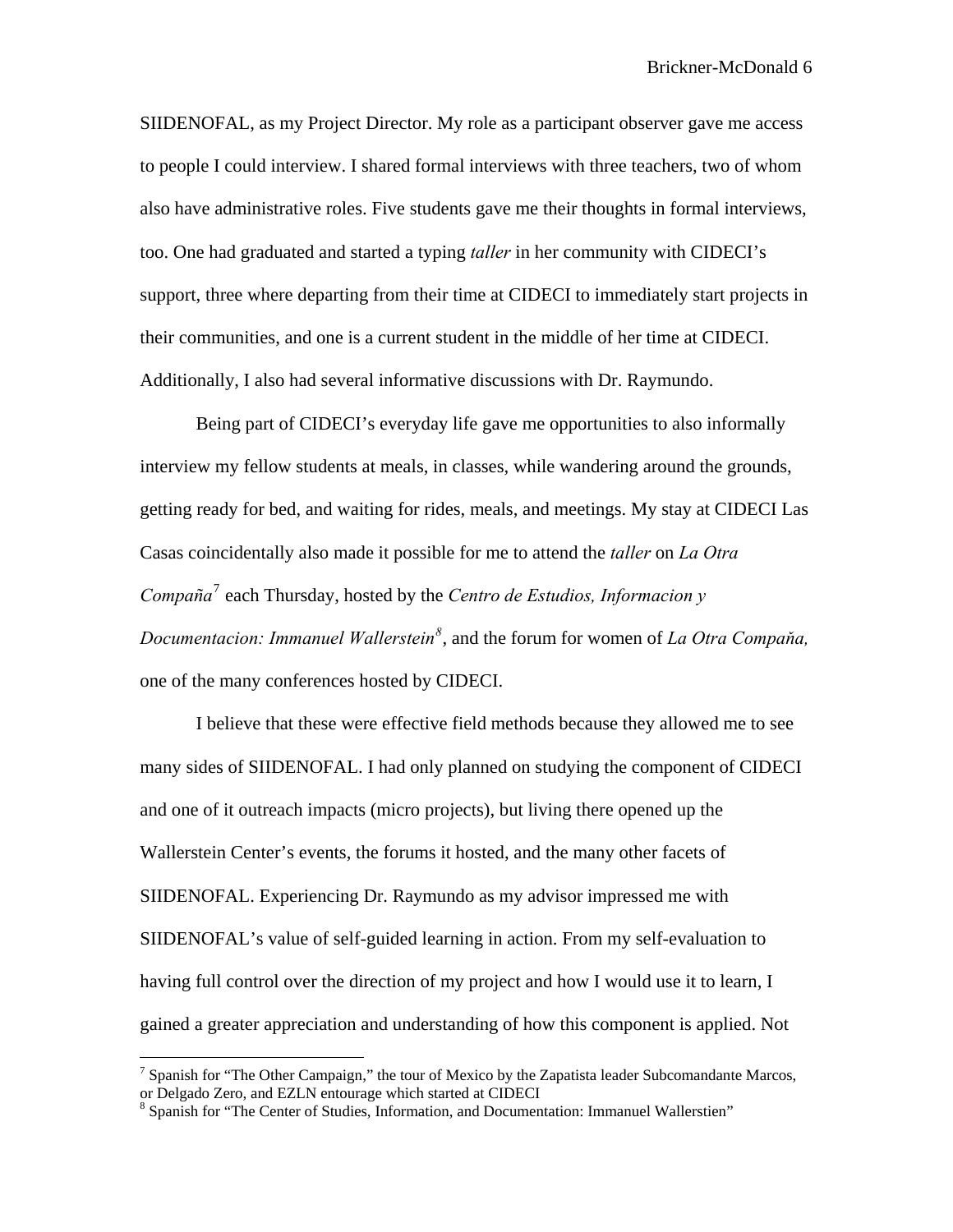only did I participate and observe in the classroom, but I got a fuller understanding of CIDECI's more subtle curriculum. I was able to experience firsthand how SIIDENOFAL's inspirations, beliefs, hopes, and goals are enacted in all of the aspects of its educational process.

While I found these methods very useful, they also led to challenges in my field work. In contact with the students on a daily level, I naturally had more interaction with female students than male, as the social scene at CIDECI is often informally separated by gender. Only towards the end of my time there was I able to talk to and get the perspectives of male students. Also, many students were more comfortable speaking in their native, non-Spanish languages, which I could not understand. While the students were generally very welcoming, the language difference made me very aware of my status as an outsider, and I missed the meaning of many conversations. During interviews with several of the students, both informal and formal, there were misunderstandings which made certain questions impossible for me to ask clearly or my informants to answer fully. The amount of time I spent focusing specifically on CIDECI Las Casas, while valuable, limited my ability to deeply explore the other aspects of SIIDENOFAL. Therefore I will primarily be looking at CIDECI Las Casas, although it is impossible to separate it from the system of which it is a part. These weaknesses aside, my combination of selected field methods enabled me to learn more than I had hoped or planned.

#### *Knowledge is Power?*

*"I spent four years prostrate to the higher mind, got my paper and I was free." –* Closer to Fine, *Indigo Girls*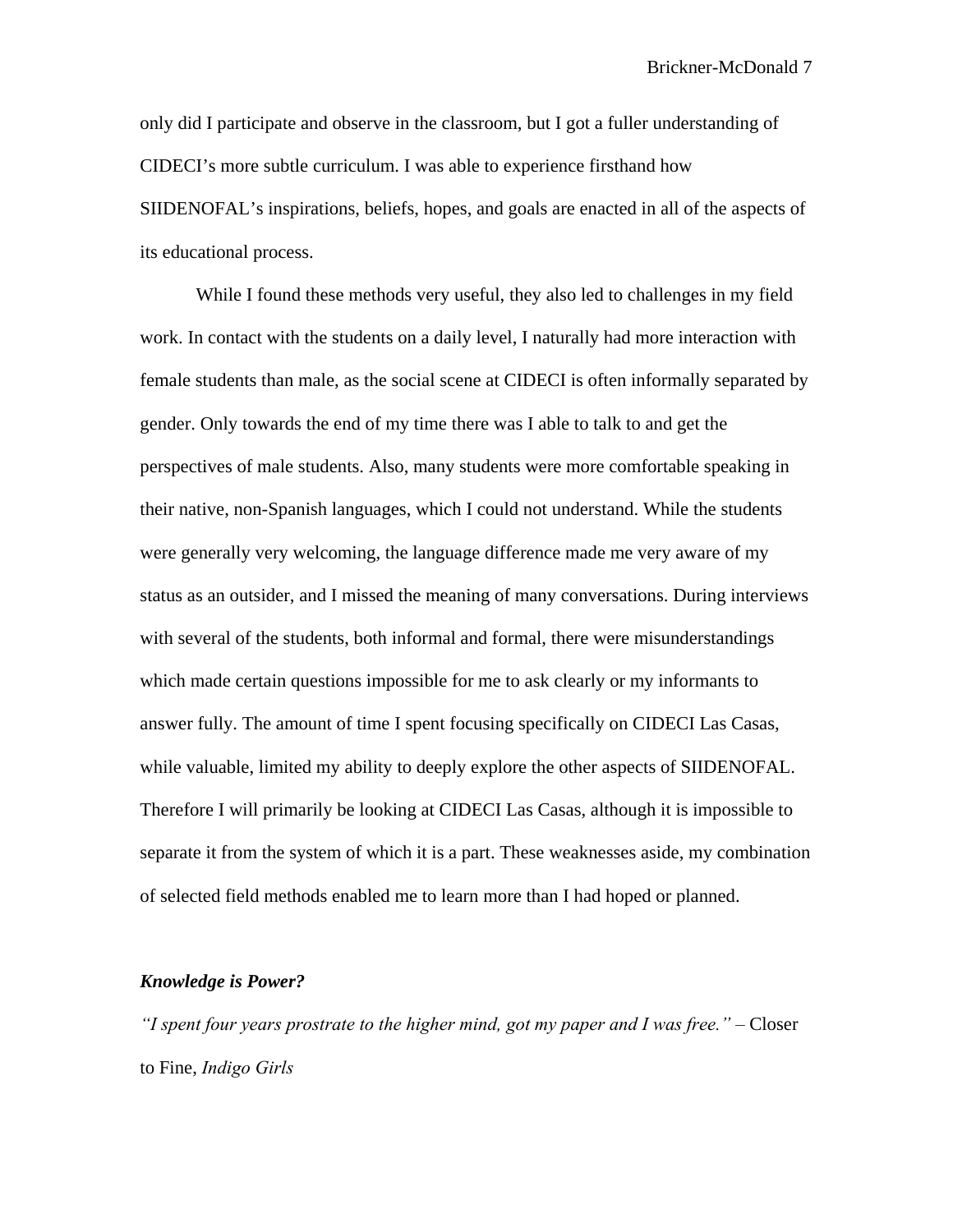One would think I would be done with this formal school thing by now. Why am I investing so much of myself and my money in a university degree? Granted that I am literate, I could pick up a book or talk to people with more life experiences, and, with less pressure and for free, acquire the same knowledge. To have a respected establishment guide this learning and give me a piece of paper that says that I did it, though, it is a very, if not the most important, part of my education to the institutions, employers, and people in my society. It a testimony to the fact that I struggled through physics classes and labored over the classics, but it says much more than that. Schools in the Western and capitalist model, those of which I have attended in the United States and those which the Mexican government provides to its youth as well, teach a layered curriculum that reaches beyond what is taught the classroom to prepare its students for a certain place in their world's dominant system.

An educational degree represents more than a set of knowledge acquired in classes, due to schools' roles as social and economic institutions. The dominant educational system offers preparation for life in a differential and capitalistic society. It does this in several ways, one of which is limiting access to high quality and advanced education. Sociologists Portes and Wilson use their path model to show that socioeconomic status has a significant impact on the educational attainment of students.<sup>[9](#page-8-0)</sup> Students from wealthy families, regardless of their IQ, are privilege to achieving higher levels of education, and therefore higher paying and better jobs. By being exclusive in their access, traditional schools withhold a key to socioeconomic advancement,

<span id="page-8-0"></span><sup>&</sup>lt;sup>9</sup> Kennith Wilson and Alejandro Portes, "The Educational Attainment Process: Results from a National Sample," *The American Journal of Sociology*, Vol. 81, No. 2, (Sept. 1975), 343-363.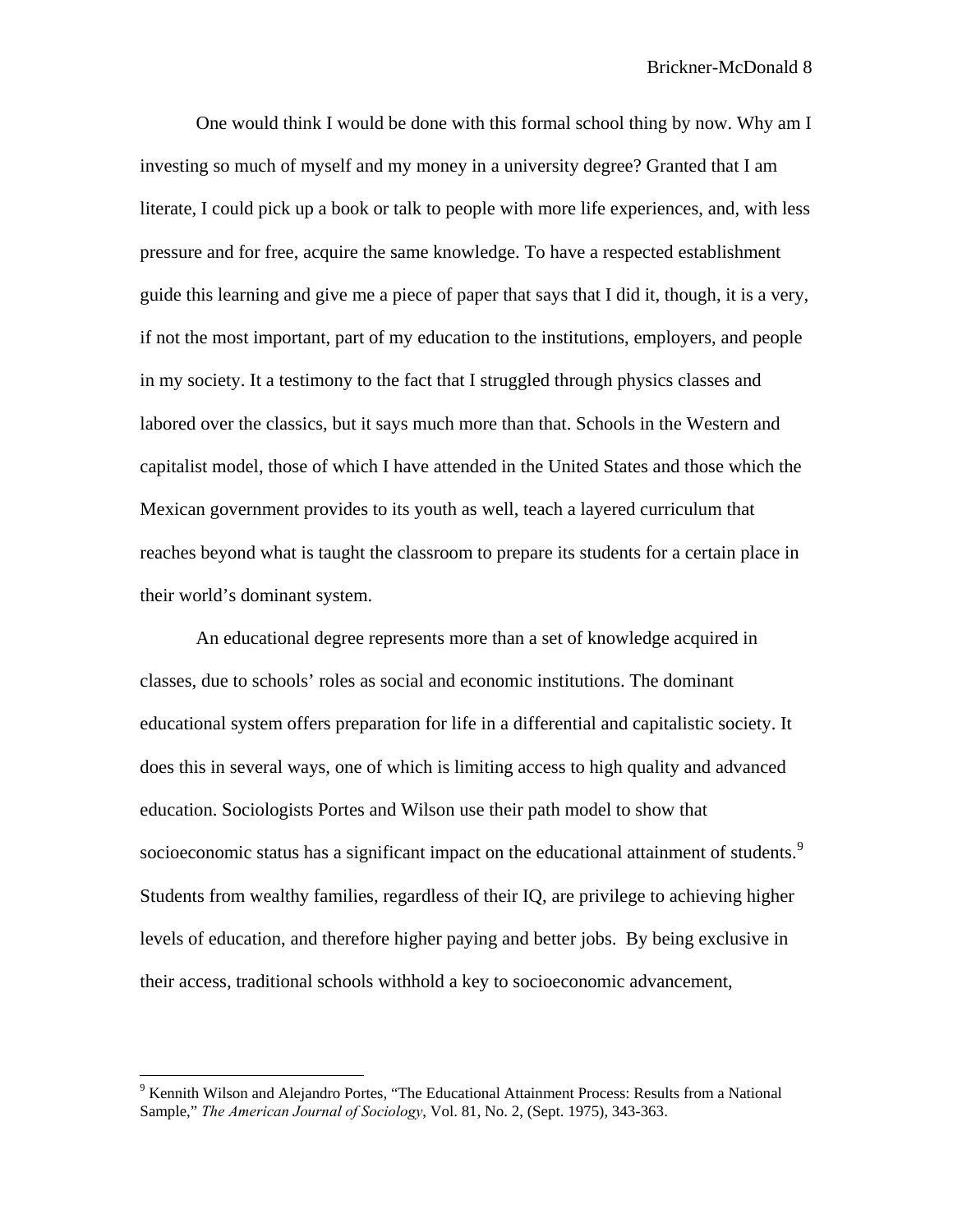safeguarding a hierarchical society and locking out the majority from improving their economic position.

In addition to screening its students for their socioeconomic class and giving preference to the more privileged, Western schools also prepare their students to function in the capitalist economy and society with their institutional structure. Giving grades and encouraging competitive learning in schools and classrooms trains students to think of our hierarchically ranked society as a meritocratic and natural.<sup>[10](#page-9-0)</sup> Also, it accustoms students to a life of formal schedules and individual rewards, preparing students for sitting at a desk for hours at a time and an independent life, things most lives the dominant economy and society require. While formal classrooms impart these skills that can be useful for students who are going to live and function in that model, they do not serve the students who have no future in such a system.<sup>[11](#page-9-1)</sup>

Starting at the time of the revolution in 1920s and throughout the democratization and neoliberalization of Mexico, education has become a priority of the state, not just in controlling the access to it but also in its content and form. In terms of access, the Mexican constitution of 1917, still in place today, calls for compulsory and free elementary education. This is not a reality. Chiapas, the poorest state in Mexico and the one with the largest indigenous population, lags behind all other Mexican states in terms of school attendance, accessibility, and achievement ratings. Dan LaBotz quotes Subcomandante Marcos, speaker for the Zapatista movement, reporting on the conditions of Chiapas in 1994: "'In primary school, 72 of every 100 children do not finish first

<span id="page-9-0"></span><sup>10</sup> Randall Collins, "Functional and Conflict Theories of Educational Stratifcation," *American Sociological Review, Vol. 36, No. 6, (December 1971), 1002-1019.*<br><sup>11</sup> Aaron Benavot and Phyllis Riddle, "The Expansion of Primary Education, 1870-1940: Trends and

<span id="page-9-1"></span>Issues," *Sociology of Education*, Vol. 61, No. 3, (July 1988), 191-201.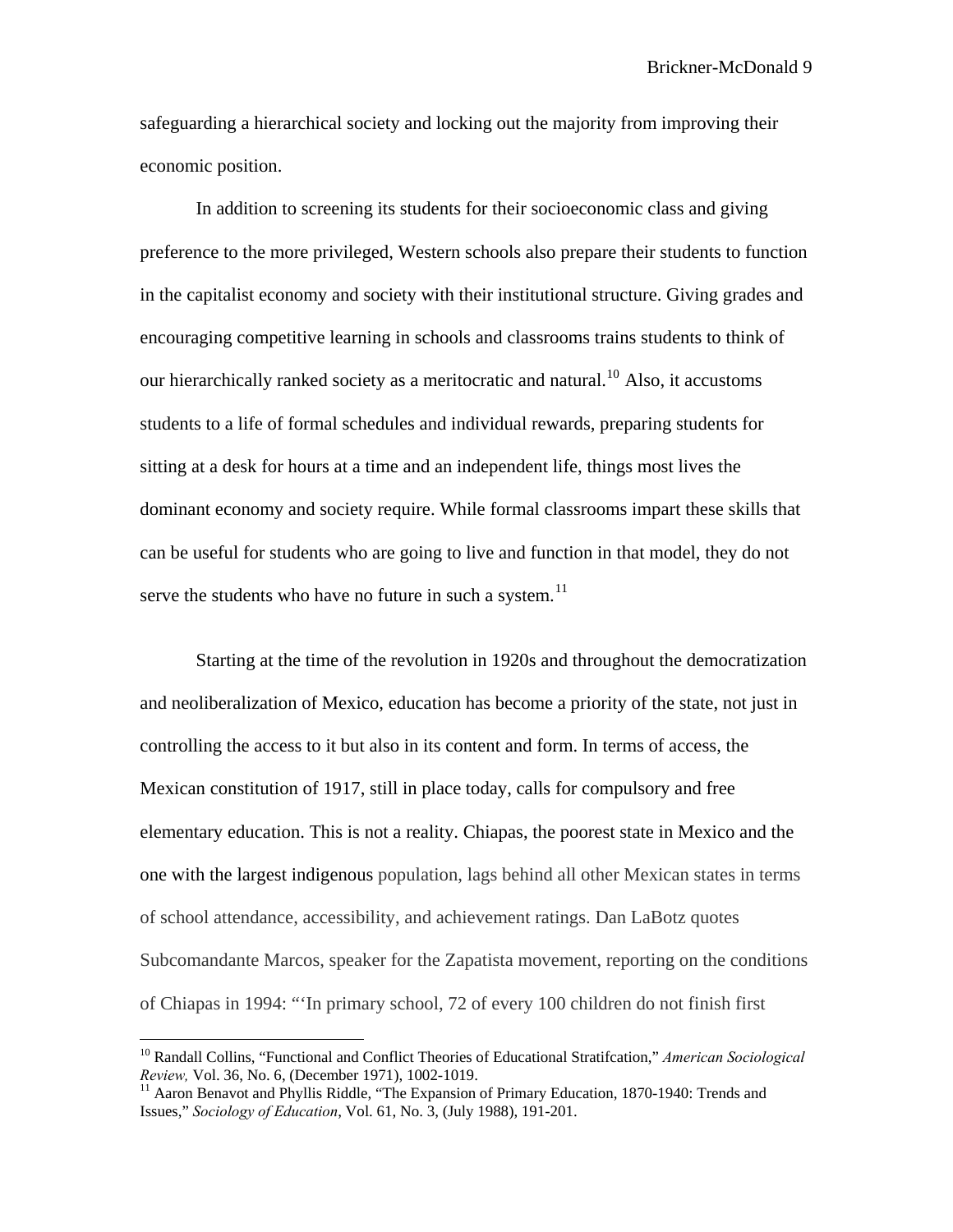grade. More than half the schools offer only up to the third grade, and half the schools have only one teacher...' Many children get no education because their parents need them to work in the fields or to work at home so another adult in the family can work in the fields."<sup>[12](#page-10-0)</sup> Of those who have any access to primary education nationally, "[r]oughly 10% …never complete middle school, either because their parents can't afford to send them, they drop out to take jobs, or there is simply no place for them."[13](#page-10-1) When I asked students at CIDECI about their previous educational experience, only two of them had attended school beyond primary education. Education, useful in getting a job in Mexico and the world economy, is clearly not available to all. However, this type of exclusive education is not necessarily useful in indigenous communities that do not seek or have a place on the world economy.

In such cases, the knowledge and socialization taught by this national, formal, and traditional education offers little. In the Mexican constitution, the desire for greater access to education was not necessarily to improve life at a community level for the majority, but rather at a national level for the minority. Article three of the Mexican constitution calls for a national education to **"**develop harmoniously all the faculties of the human being and…foster in him at the same time a love of country and a consciousness of international solidarity, in independence and justice." In section I article C it explains that it "shall be national insofar as…it shall achieve…the continuity and growth of our culture." In section III the constitution details how private educational

<span id="page-10-0"></span><sup>&</sup>lt;sup>12</sup> Dan LaBotz, *Democracy in Mexico: Peasant Rebellion and Political Reform*, (Boston: South End Press, 1995), 22.

<span id="page-10-1"></span><sup>&</sup>lt;sup>13</sup>Chris Kraul, "Mexico's Schools Can't Keep Up; A dire lack of facilities sometimes means that impoverished parents end up building them," *Los Angeles Times* (September 21, 2004), 1.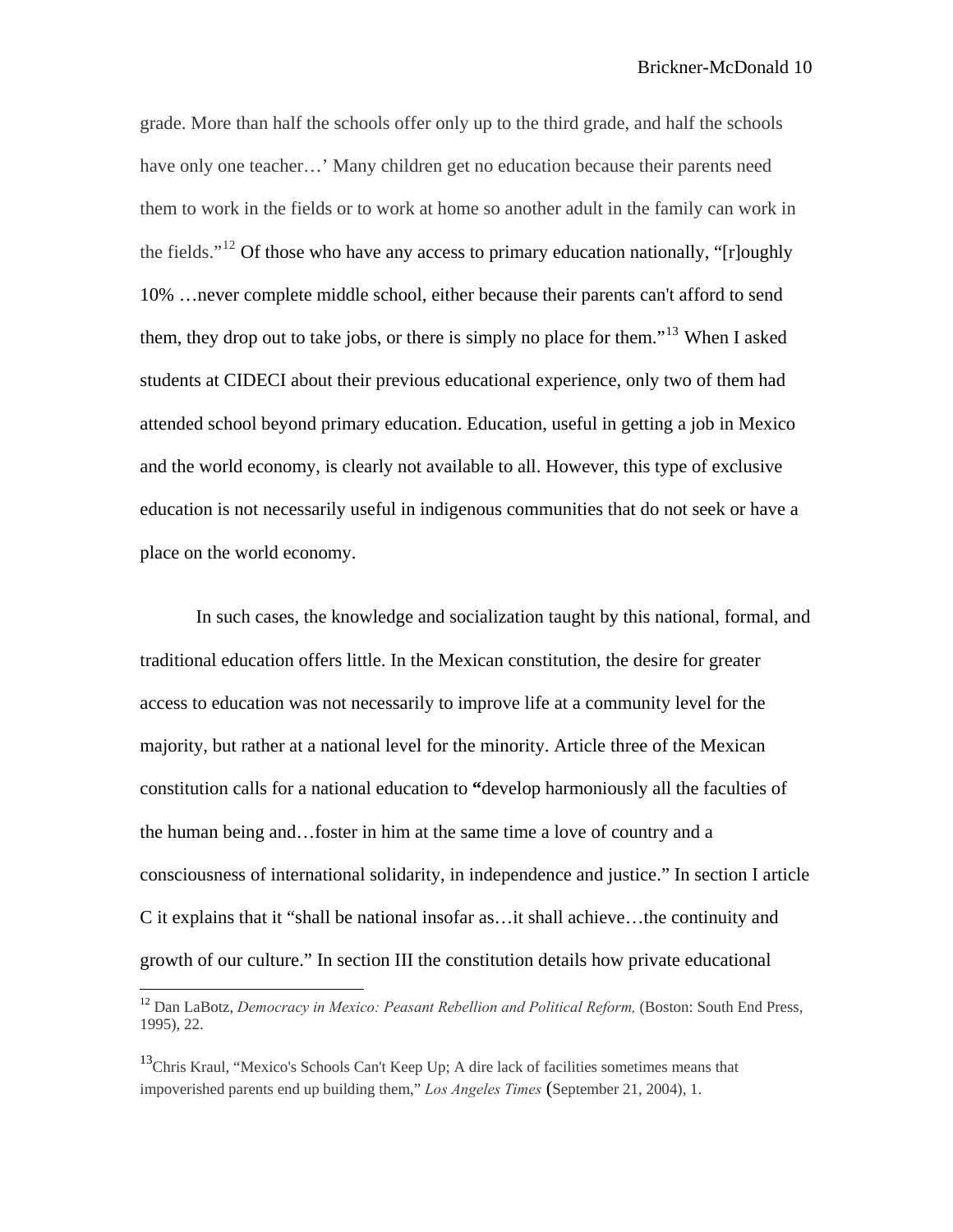institutions "must also be in harmony with official plans and programs." Education, therefore, has been seen as a way to nationalize a pluricultural society. In the experiences of the students I spoke with at CIDECI, the majority said that their time in a primary school taught them how to read and write, in Spanish. Using and teaching primarily the Spanish language, holding formal enrollment cycles that exclude those who need to contribute to the work in their families and communities, and generally supporting a centralized, often race-biased curriculum has alienated most indigenous communities from educational benefits. Education has historically become "…a tool to reinforce social differentiation and support the distorted form of capitalist development which presently characterizes Mexico."[14](#page-11-0) Monopolizing education into their dominant form, Mexican schools are not advantageously socializing their indigenous students, excluded by class, race, or desire from the benefits of capitalism, for life within their own cultures and communities.

Like the poster in elementary schools across the United States declares, Knowledge is Power. But this is not a positive thing if the education socializes its students for an alien society, or used as a tool of exclusion and repression. Education in a model respectful of and reflexive to a culture, though, can be strongly beneficial. The power of schools to transform its students and prepare them for their world, in both the classes they provide and the form in which they function, gives schools the amazing potential to teach positive things, too. They can instruct students how to be informed and constructively critical about the world, teach such assets to communicating ideas as reading and writing, and can be a way to share useful skills for improving community life

<span id="page-11-0"></span><sup>&</sup>lt;sup>14</sup> David Barkin, "Review: [Educacion y radicalismo en Mexico. Vol I: Los anos de Bassols, 1931-1934.](http://www.jstor.org.proxy.wm.edu/view/00182168/di008634/00p0035f/0?frame=noframe&userID=80ef638c@wm.edu/01cce4401f1562610b1c827c35&dpi=3&config=jstor) by John A.Britton andEducacion y radicalismo en Mexico. Vol. II: Los anos de Cardenas, 1934-1940 by John A. Britton," *The Hispanic American Historical Review*, Vol. 59, No. 1. (Feb., 1979), pp. 156-157.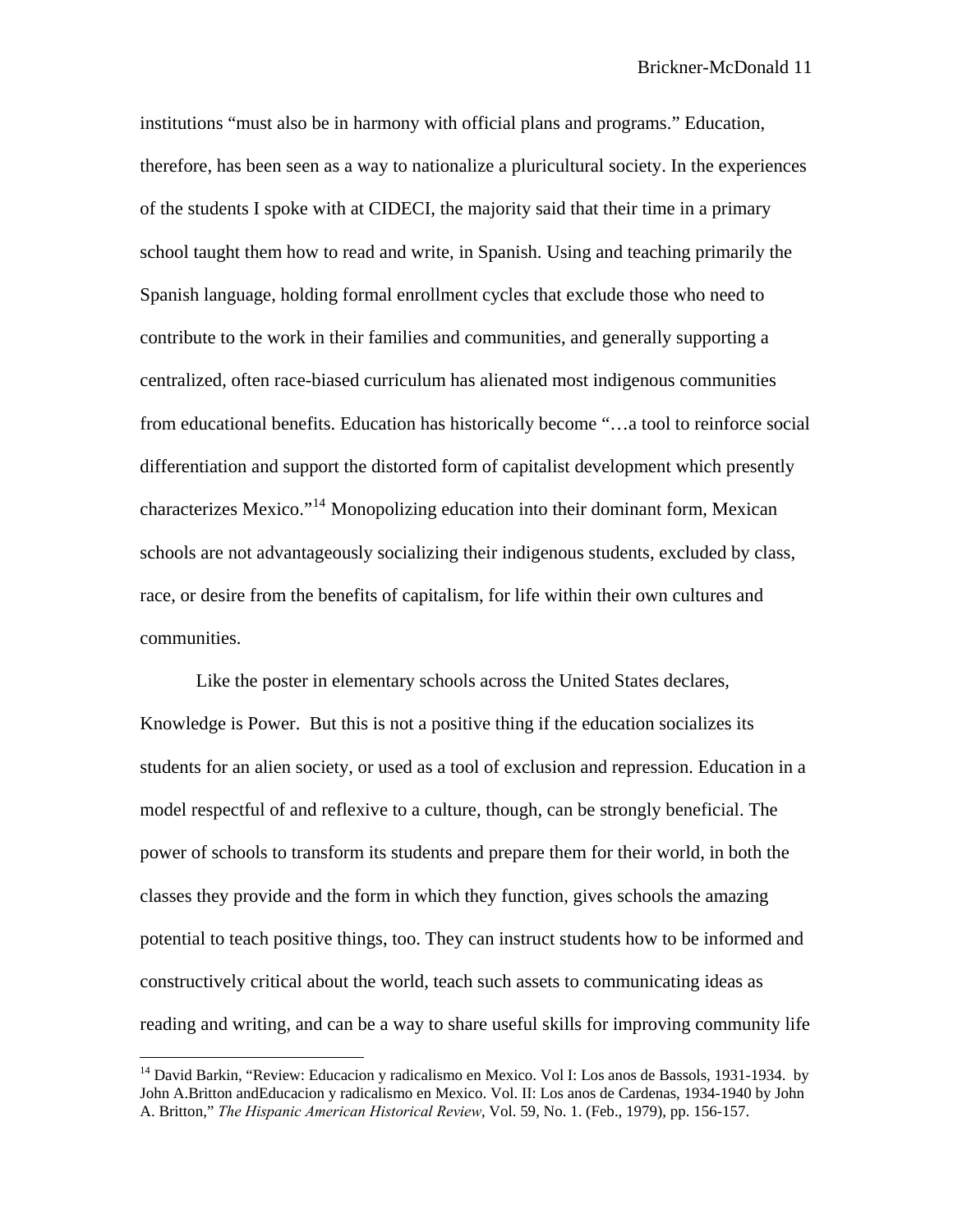as well. How should we change the traditional educational system so that it can really serve the needs of its students, teaching them beneficial knowledge for improving their lives and socializing them to thrive in their own, different economic and social worlds?

#### *SIIDENOFAL/CIDECI's Answer: Goals and Growth*

*"We have to expropriate those who monopolize the prestige of knowledge and expression."- Dr. Raymundo Sánchez Barraza, in an interview with* In Motion *magazine[15](#page-12-0)*

Dr.Raymundo Sánchez Barraza, General Coordinator of SIIDENOFAL, has asked the same question. After an extensive education in the traditional system, he was on a track of working in public administration for the Mexican government's schools. Administering their centers of education he realized that the government's goals of development and progress could not provide the kind of growth that actually helped its indigenous people. Realizing that "the government did not believe in anything" turned Dr. Raymundo's world "upside down." In turn, he started turning the definition of education on its head as well. In 1988 he began building three centers of education to help the indigenous communities of Chiapas continue to live in resistance, giving a "microscopic contribution" to their survival.<sup>[16](#page-12-1)</sup> Working with the people already walking the path of opposition to the dominant culture, society, and economy, together they looked at the historical work of Fray Bartolomé de las Casas, the Jesuits, and others who

<span id="page-12-0"></span><sup>15 &</sup>quot;Interview with Raymundo Sánchez Barraza: A University Without Shoes," *In Motion Magazine,* (April 8, 2006), <http://www.inmotionmagazine.com/global/gest\_int\_1.html>.

<span id="page-12-1"></span><sup>&</sup>lt;sup>16</sup> Interview by author with Dr. Raymundo, 2 May 2006.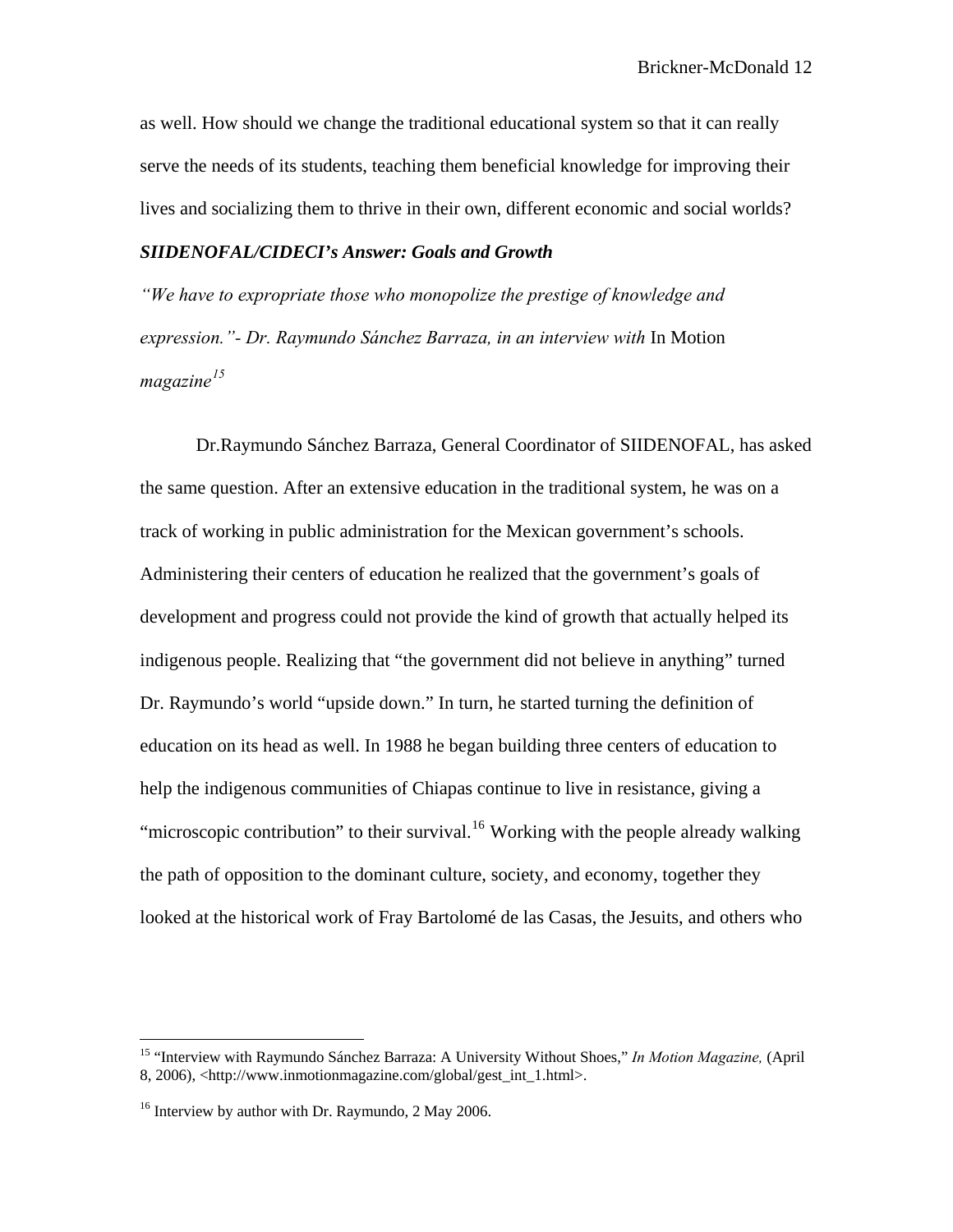worked in Latin America to denounce injustice and work from below, *sin zapatas,[17](#page-13-0)* to construct a better life for indigenous communities. Critical of the world system, rejecting the dominant definitions of poverty, nation, development, and knowledge, CIDECI has followed a difficult path in many directions with these driving inspirations. Self-defined as an informal system of useful education and training to help the process of resistance to the status quo, CIDECI has many goals. They aid in the construction of autonomous and dynamic cultural regeneration for intercultural populations to help their students to have lives of personal dignity, liberty, self-sufficiency, shared communal existence, self management, autonomy, gratitude and reciprocity, and spirituality. More generally, they hope their students will "learn to do, learn to learn, and learn to be more" so that they can build self sufficient, self appreciating, and self managing communities.<sup>[18](#page-13-1)</sup> Building nine centers across Chiapas since 1989, all but CIDECI Las Casas has been turned over to communities or other organizations for self-management. Between the 1994 Zapatista rebellion and Mexico's financial implosion in 1998, the funding and functioning capabilities of CIDECI and its many counterparts have been rocked, yet the times of conflict and crisis only make its mission more needed. Today CIDECI Las Casas, starting at its present location just last May, is only one part, albeit an important one, of the new SIIDENOFAL network of like-minded, growing, and resisting educational alternatives. These now include *Universidad de la Tierra-Chiapas*, *Centro de Estudios sobre* 

<span id="page-13-0"></span><sup>17 &</sup>quot;Without Shoes" is a phrase used by Dr. Raymundo to describe the type of university CIDECI is in *In Motion* magazine.<br><sup>18</sup> Or, in Spanish, they hope that they will "aprender a hacer, aprender a aprender, y aprender a ser más."

<span id="page-13-1"></span>From "Description General del SIIDENOFAL(or General Description of SIIDENOFAL)," 1-4.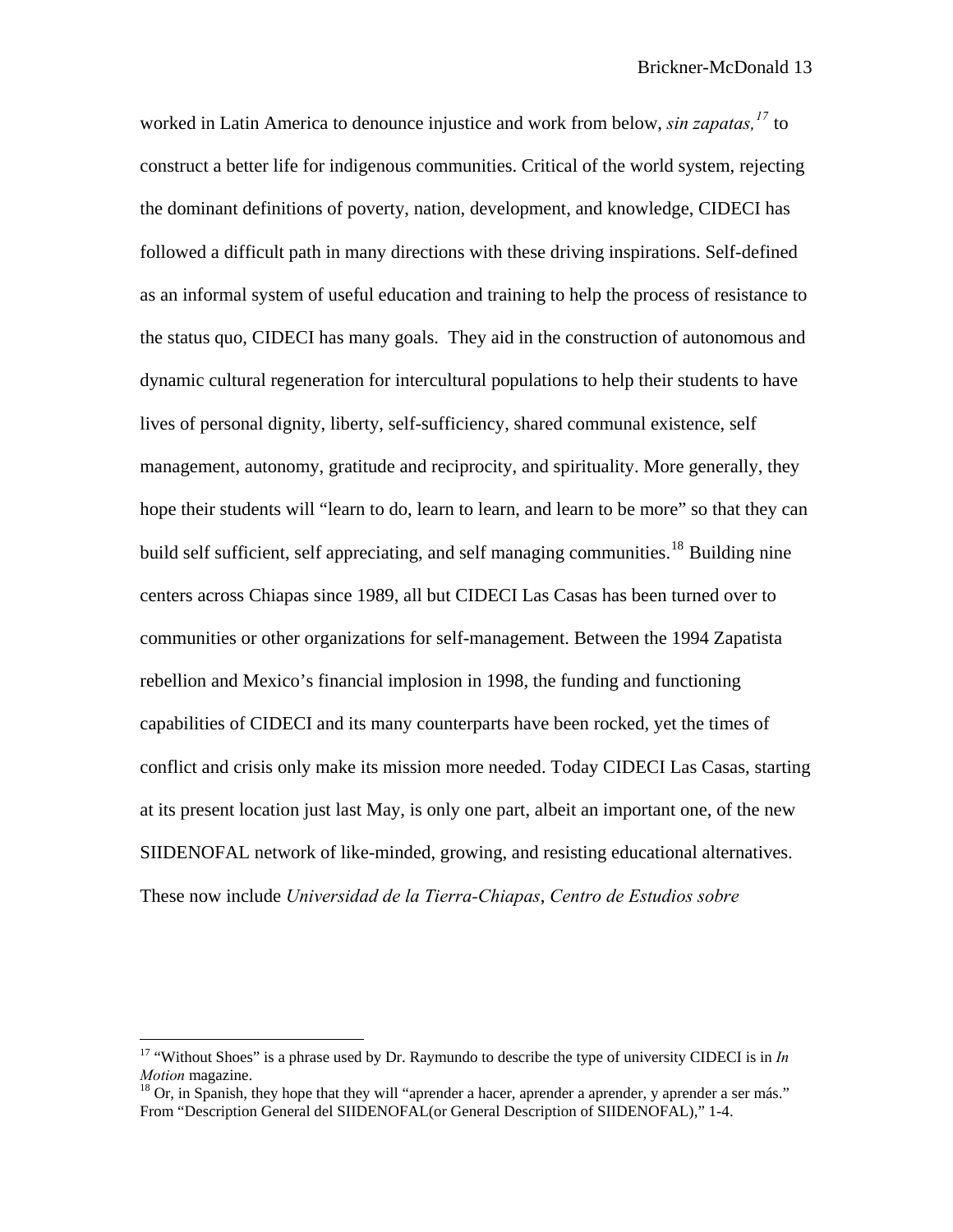*Interculturalidad*, *Centro de Estudios, Informacion y Documentacion: Immanuel Wallerstein*, and *Centro Universitario de Educacion Abierta y a Distancia.[19](#page-14-0)*

Trying to fit SIIDENOFAL into a categorical definition limits its vision and organic flexibility. As Immanuel Wallerstein, social scientist, author of the worldsystems analysis, and supporter of CIDECI, says, "How is it possible to continue to have a position of resistance, while one is busy fitting into an established theory?"<sup>[20](#page-14-1)</sup> SIIDENOFAL's components are approaching education differently and are deliberately bringing it back to a human scale of informal, flexible growth, as needed to fulfill its purpose on the ground for the people with whom it works and serves. The experiences, history, and beliefs that each teacher and student brings to CIDECI and its partners have made them more than just schools or projects: "It is another thing. We are different. We do not work alone. We are more like a family. Our path is a path of conscience. It is to champion each student so they can better live their everyday lives, to know each student and her community and her daily growth. This is the soul of our system."<sup>[21](#page-14-2)</sup>

Seeing that education is a valuable asset and a powerful tool in the world, SIIDENOFAL wants to make it beneficial and accessible, and give it a different definition for those it has dominated. CIDECI takes the power of knowledge out of the hands of those who monopolize and define its worth, excluding the majority. Its

<span id="page-14-0"></span><sup>&</sup>lt;sup>19</sup> Spanish for "Universty of the Land- Chiapas, Center for Intercultural Studies, Center of Studies, Information, and Documentation: Immanuel Wallerstein, and University Center of Open and Distance Learning."

<span id="page-14-1"></span><sup>&</sup>lt;sup>20</sup> "Cómo es posible seguir tenido una posición de resistencia, cuando uno se está convirtiendo en una teoría establecida?" -Immanuel Wallerstien in *The Itinerary of World-Systems Analysis, or How to Resist becoming a Theory*, 2002, in the preface to *La Crisis Estructural de Capitalismo* by Carlos Antonio Aguirre Rojas.

<span id="page-14-2"></span><sup>&</sup>lt;sup>21</sup> Dr. Raymundo Sánchez Barraza in interview with Kailee Brickner-McDonald, May 2, 2006.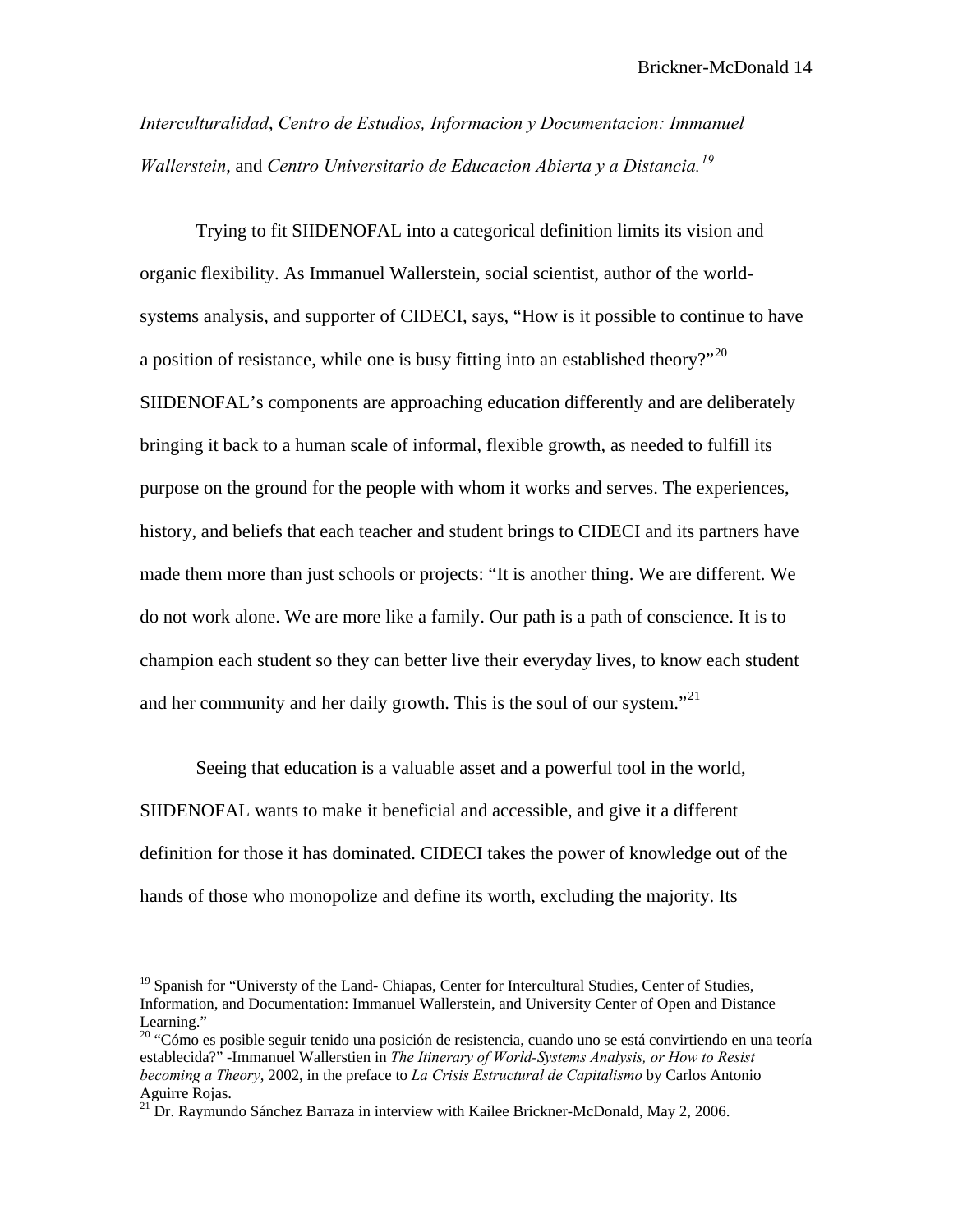administrators, teachers, and students treat their life work as their part in the *lucha[22](#page-15-0)* for the repressed and ignored to make another world, which includes all, possible.

#### *"Estás en tu casa": Administrative Workings*

## *"Bureaucracy is the death of all sound work." – Albert Einstein[23](#page-15-1)*

I got in a taxi drove fifteen minutes out from the center of San Cristóbal, to the farthest outskirts of the colonial city where the most recently built *colonias[24](#page-15-2)* meet the wooded mountains which enclose the valley. I saw the terraced gardens and knew I had made it. The front buildings by the gate are fresh brick with brightly colored windows and doors, in color schemes according to the function of the building. With my backpack for my stay, I walked to meet with Dr. Raymundo a second time, this time unexpected. After ten minutes, he welcomed me into his office and introduced me to Freddie, a student who helps new students get settled and answers questions. Freddie walked me around the center and showed me my dormitory, a log cabin, and the different workshops available. After a brief tour we went to *Maestro*[25](#page-15-3) Rafael's office and I was asked what courses I would like to take. He wrote out my three requests on a slip of paper, recommending that I could return to decide my fourth class when I had a better idea of what I would like to learn, or not take a fourth at all and reserve personal time. I asked, "Are there some classes that are more conducive for guests?" No, whatever I wished to take would be best. Besides participating in the Saturday morning communal work

<span id="page-15-0"></span> $^{22}$  Spanish for 'battle' or 'fight' or 'struggle', used in Zapatista discourse.

<sup>23 &</sup>lt;http://chatna.com/theme/bureaucracy.htm>.

<span id="page-15-2"></span><span id="page-15-1"></span><sup>&</sup>lt;sup>24</sup> Spanish for 'neighborhoods,' municipal units in Mexican cities.

<span id="page-15-3"></span><sup>&</sup>lt;sup>25</sup> Spanish for 'teacher.'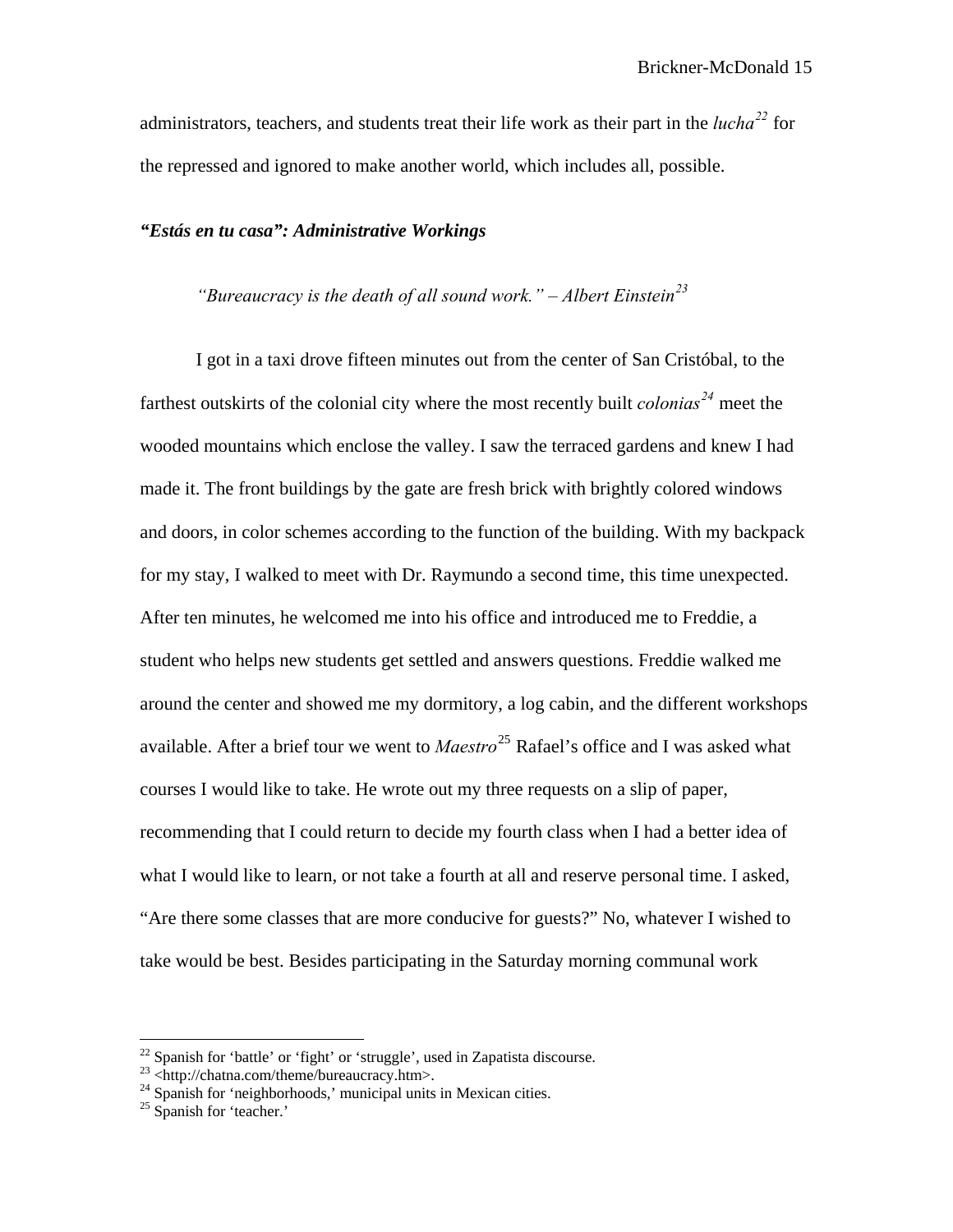producing food for the center, could I pay for my time there? "No, estás en tu casa."<sup>[26](#page-16-0)</sup> So, without other formalities, I became a student at CIDECI.

The Western and nationalized Mexican idea of administration and service apply the capitalistic economic model to everyday life, which turns people into customers and units of consumption and production instead of multidimensional, valuable parts of their community in more than an economic sense.<sup>[27](#page-16-1)</sup> Fitting the idea of 'service' into this framework leads to the bureaucratic networks that now are almost unavoidable in governmental or educational public life. This kind of 'service' takes the faces out of even the most basic interactions, and also takes the funding out of other more human sectors. Ninety-three percent of all the money nationally allocated for Mexican education is budgeted for administrative and bureaucratic costs, and that does not improve Mexico's second to last rank in the educational ratings of OPEC nations.<sup>[28](#page-16-2)</sup>

At CIDECI the priorities are different. In the administration of CIDECI students are handled as people, with flexibility according to their unique situation and needs. The way the SIIDENOFAL system has been created and is being 'organically grown' also rejects the conformation to the modernization, commodification, and institutionalization of service. In my experience at CIDECI, beyond just enrolling, I was impressed by the flexibility, humanity, and hospitality with which I, as one of the 854 annual students of CIDECI, was received. I could not help but to compare that to the faceless, tedious, and exclusive admissions, financial, housing, and registration processes at my home college,

 $^{26}$  Spanish for "You are in your house," as spoken to me by Maestro Rafael.

<span id="page-16-1"></span><span id="page-16-0"></span> $27$  Gustavo Esteva lecture to SIT students, March 2006

<span id="page-16-2"></span><sup>28</sup> Diego Cevallos, "Despite Heavy Funding, Mexico's Schools Get Low Marks," *Los Angeles Times* (Oct. 7, 2004), <http://web.lexis-nexis.com/>.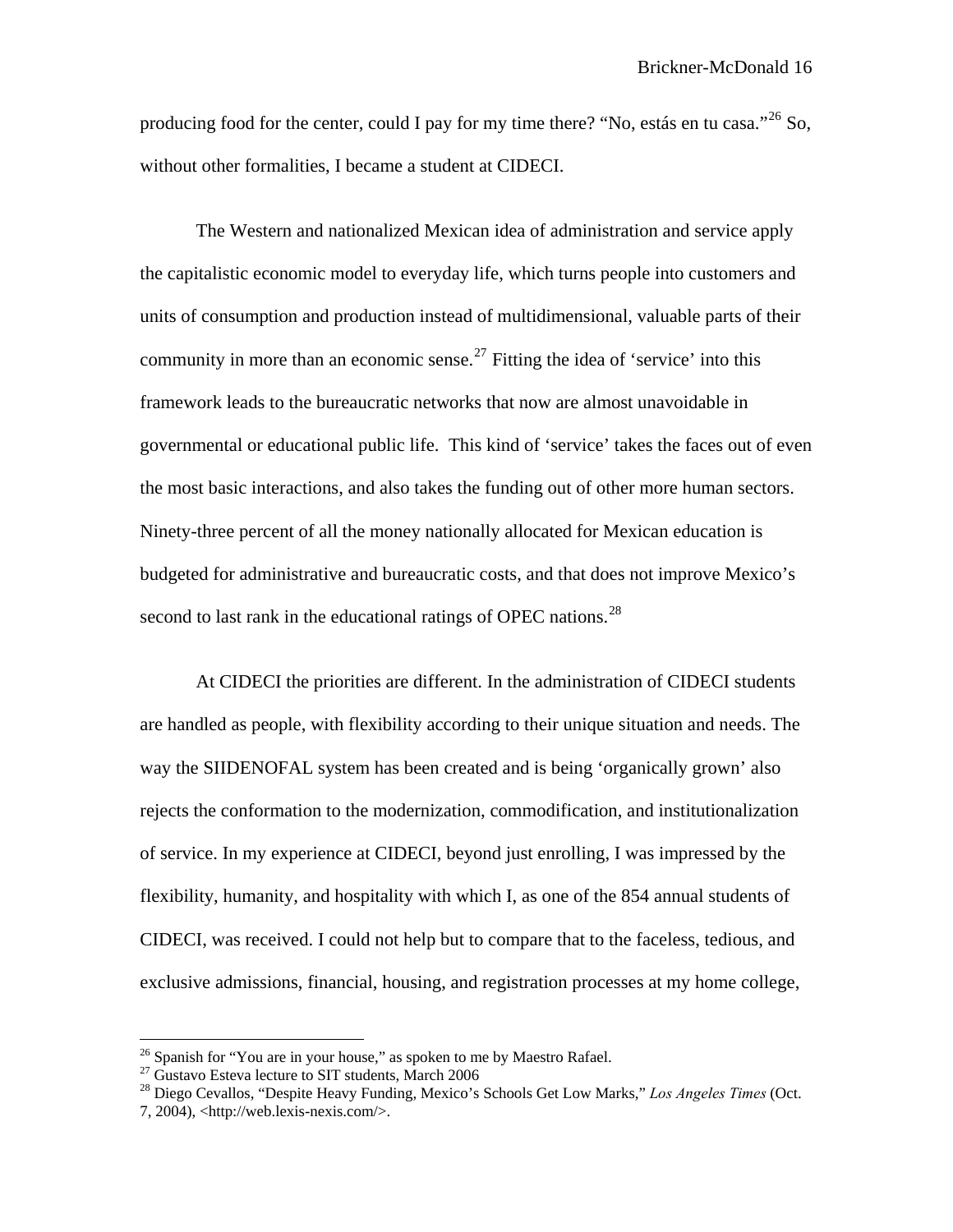realizing how similar that is to my government's process as well, such as in applying for a drivers license, or the Mexican's government's process, as I experienced when I painfully attempted to renew my visa in the middle of my time in San Cristóbal. Costly in time, money, and frustration for the sake of "modern efficiency," that idea and practice is one which SIIDENOFAL's educational goals and administrative workings resist.

Not only does CIDECI resist this marketization of life in the types of skills it teaches, but in its own actions as well. How differently CIDECI was most concerned with how to make each of their students' stays there possible and beneficial for them, even though it has hundreds of students a year presenting similar challenges!  $^{29}$  $^{29}$  $^{29}$  The time I wished to stay, how many and which classes I desired to take, and if I changed my mind about any of that, it was all in my hands, as it was in the hands of all the students they truly serve. In speaking with students Felizana, Cristoforo, and Juana, their experiences were similar. They found out about CIDECI by word of mouth in their communities, and arrived to be welcomed, all expenses paid, their enrollment time and courses ready for their election. For another example, another student, Patrona, has a baby about one year old. Patrona is enrolled in four courses a day, and her child can join her in all of her activities. Freddie also told me about how it is encouraged for him and the other students to go home for months at a time to help their families and communities harvest the corn, beans, coffee, or other crops that they grow communally for their livelihoods. These are only a few examples of how accommodating CIDECI is in allowing its members of its community to join as they can, giving customized support as needs arise. Putting their

<span id="page-17-0"></span><sup>&</sup>lt;sup>29</sup> SIIDENOFAL's Informe General de Actividades, or General Report on Activities, 2005 records 224 women and 630 men attending CIDECI from over 49 municipalities of Chiapas.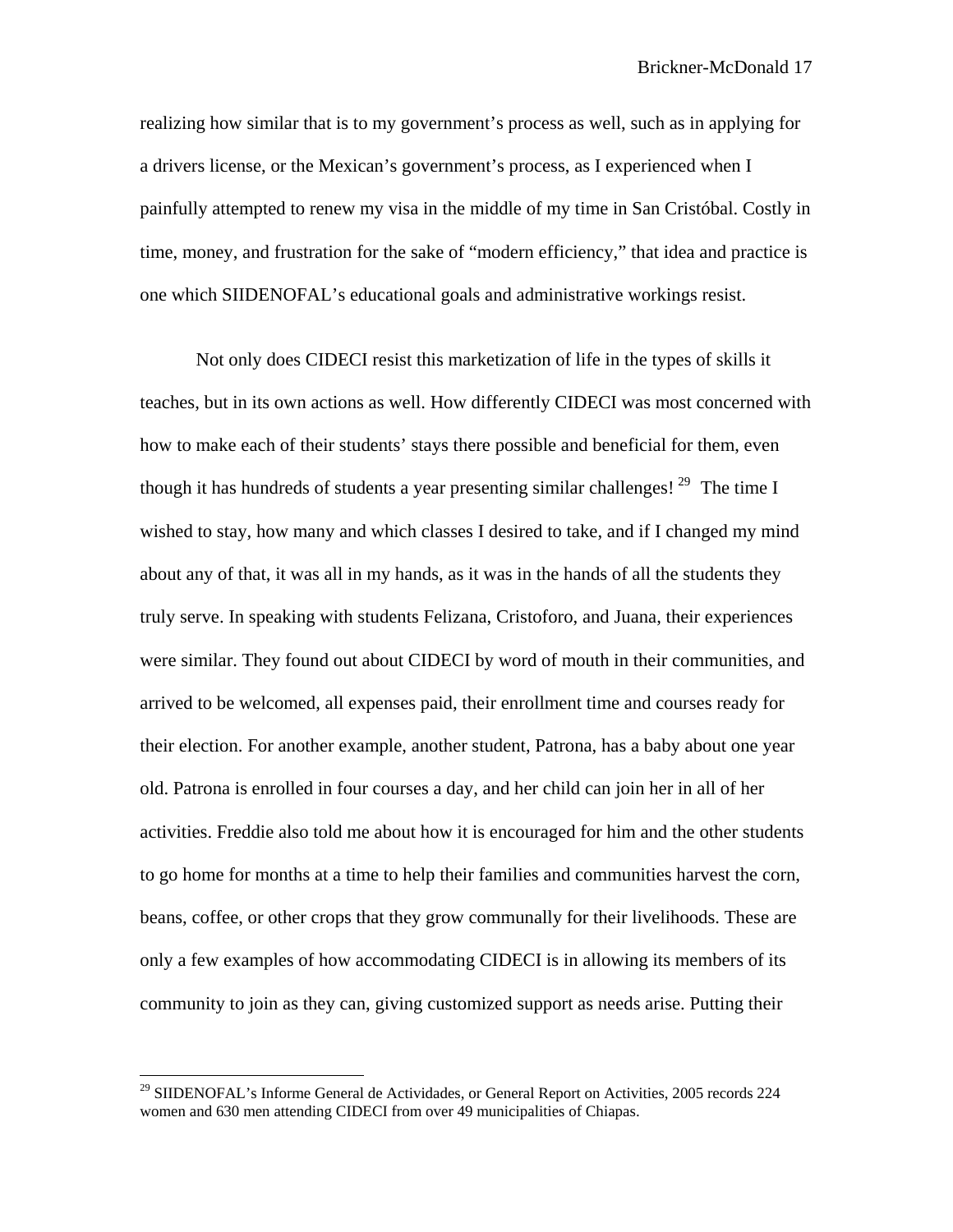rejection of the "modernized" world into action, they provide a world hospitable to the world their students live in and strive to perpetuate.

One of the goals of CIDECI is to prepare students to survive better in their home communities, and the way CIDECI treats its students at the administrative level reflects this goal in a very concrete way. It makes CIDECI as welcoming and accessible as entering into ones' own house. It was a similar feeling to that which I experienced when I joined CAPISE<sup>[30](#page-18-0)</sup>, unexpectedly, in a visit to Zinacantán, a Zapatista indigenous community an hour outside of San Cristóbal celebrating their Santa Cruz water festival. I was brought in, given *atole*<sup>[31](#page-18-1)</sup> to drink, given a seat, and welcomed to stay the night as their guest and member of their families until I was ready to leave. In contrast to the modern ideas of bureaucratic process and managing units of customers instead of people, CIDECI's humanizing approach reinforces and echoes that of the alternative society and world already functioning.

Another way in which CIDECI's administrative workings criticize the dominant world system is in its rejection of traditional planning in the lives of its students and in its life as an educational system. This practice is appropriate for CIDECI's goals, considering how Arturo Escobar describes planning's impact as that which "…redefines social and economic life in accordance with the criteria of rationality, efficiency, and morality which are consonant with the history and needs of capitalist, industrial society,

<span id="page-18-0"></span><sup>&</sup>lt;sup>30</sup> CAPISE is a human rights' watch NGO based in San Cristóbal who was working with two other SIT students, and invited me to join them to pick up a peace delegate, my friend Amanda LaBelle, in Zinacantán.

<span id="page-18-1"></span> $31$  A regional hot drink made from corn and sugar, drunk on special occasions.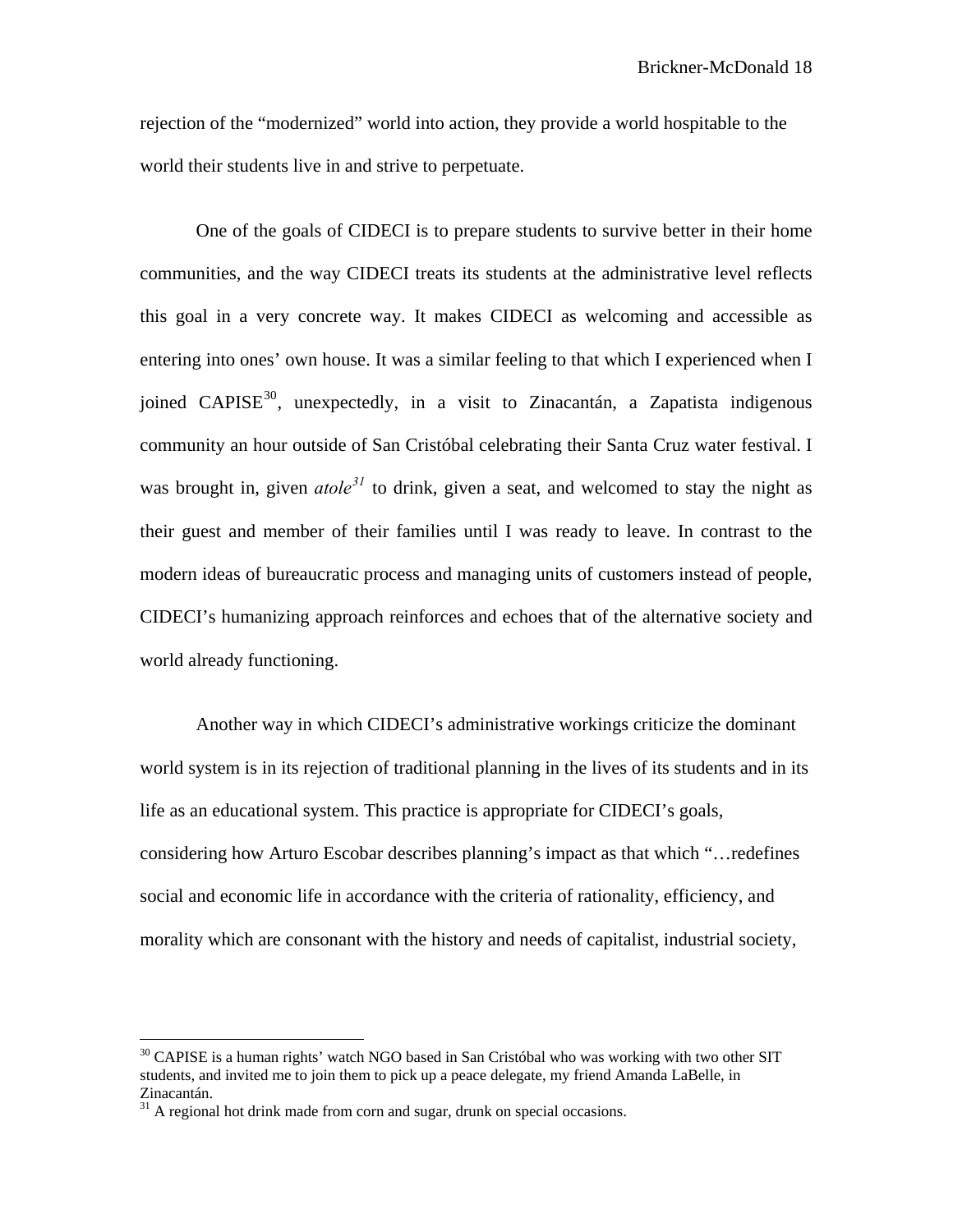but not those of the Third World."<sup>[32](#page-19-0)</sup> CIDECI does not require its students to plan their time of entry and exit from the school, nor does it require them to have specific goals for coming or for after they leave. The majority of students I spoke with at CIDECI were not sure of their lives post-CIDECI. By not forcing the issue, CIDECI's administration embodies their belief that society and life can not be "engineered and directed, produced at will," a modern construction that came with the increase in the professionalization of state and society, injustice, economics, and outsiders' intervention that turns diverse people into dominated subjects.<sup>[33](#page-19-1)</sup>

 In terms of its own development as a system of education, CIDECI has become what it is not though creating its system and then strictly following that plan. In their community work they are continuously evaluating the changing situations, doing and then reflecting on their actions, having models and fundamental principles to follow but not a fixed guide to their future.<sup>[34](#page-19-2)</sup> This form of direction allows growth to be more needbased and coming from below, rather than enforced from an abstract vertical plan. This follows a process of decision making and viewing the future similar to the process of growth of the communities it supports.<sup>[35](#page-19-3)</sup> In these administrative forms, CIDECI goes beyond the classroom to embody its mission of preparing students for a world beyond the "developed" model of a national, institutionalized, and modern life in the capitalist market.

<span id="page-19-0"></span><sup>32</sup> Arturo Escobar, "Planning" in *The Development Dictionary: A Guide to Knowledge as Power,* ed. Wolfgang Sachs (New York: Witwatersrand University Press and Zed Books Ltd.: 1992), 135.

<span id="page-19-1"></span><sup>33</sup> Arturo Escobar, "Planning" in *The Development Dictionary: A Guide to Knowledge as Power,* ed. Wolfgang Sachs (New York: Witwatersrand University Press and Zed Books Ltd.: 1992), 133.

<span id="page-19-2"></span><sup>34</sup> *El Centro Regional de Educacion no-formal "Fray Bartolome de Las Casas" como medio de* 

<span id="page-19-3"></span><sup>&</sup>lt;sup>35</sup> Gustavo Esteva lecture to SIT students, March 2006.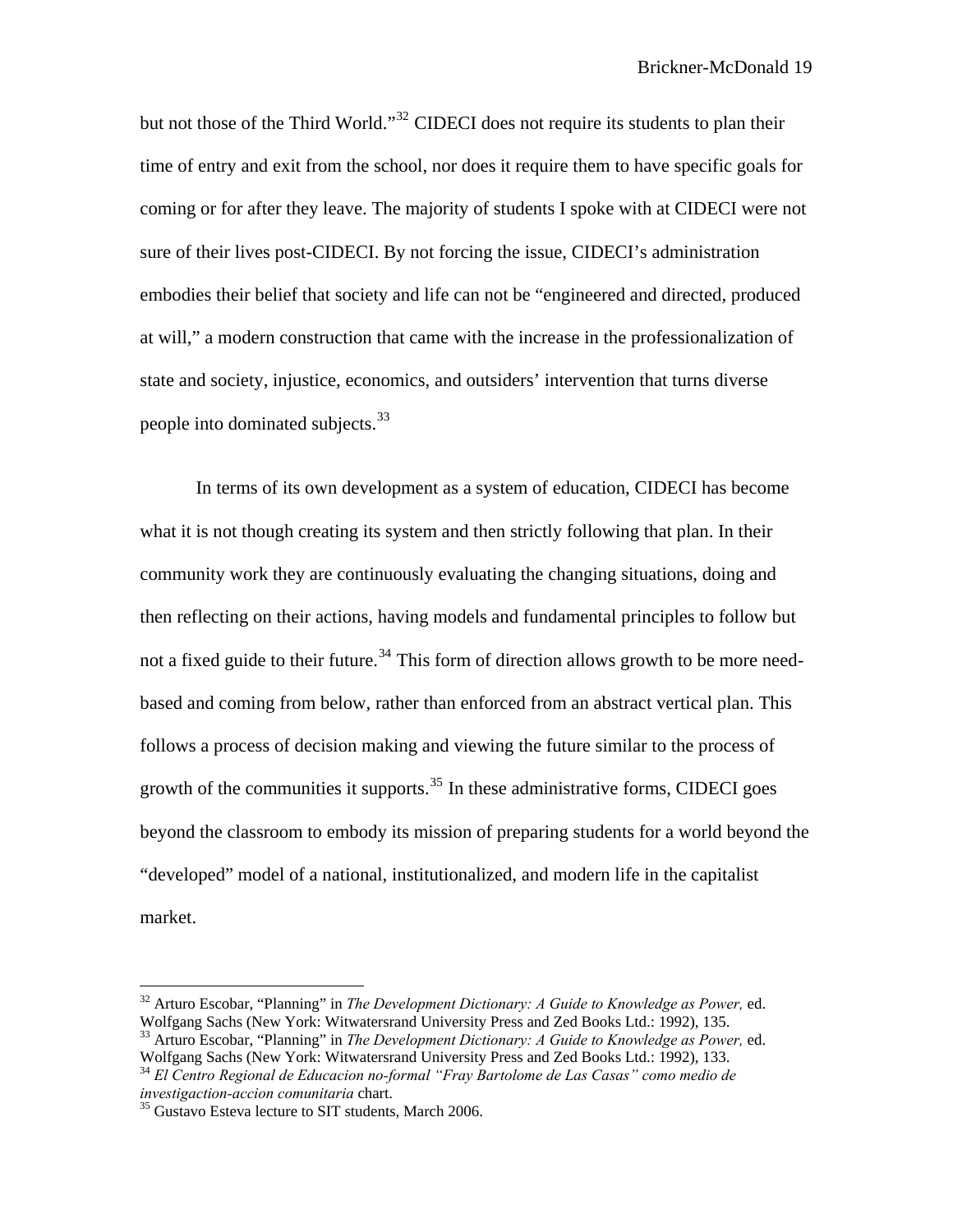#### *¿Qué Puedo Hacer?: Classroom Environment*

*"We too [at SIIDENOFAL] are a university which has knowledge. We can draw up study plans in order to accredit this kind of profession, which will still keep them close to the earth, in the service of others, and which will allow them to strengthen their habitat in order to survive, to resist." –Dr. Raymundo in* In Motion

Forget regular bells, uniform desks, multiple choice exams with number two pencils, raising your hand to be involved, and instructors whose main qualification is a government certification to teach. CIDECI has different teachers teaching different things, differently, to meet its goals of a different world.

What CIDECI teaches, their primary curriculum of the courses it offers, are things that will be useful once its students return to their homes in autonomy-seeking, resistant communities with little resources. In my sewing course I realized my fellow students were not practicing stitching on text-book-designed worksheets, memorizing the parts to their sewing machines, or even making stuffed animal ducks, as I had tediously learned to sew in my middle-school Home Economics class. Instead, they were making clothes for their families or for themselves, the very things they would need to do once they would be on their own, actually practicing their new art. CIDECI's educational goals are met in the fact that they are teaching useful skills for real community life, but the way they are teaching them supplies their lesson in an additional way. Who teaches and how they teach also prepares CIDECI's students for the community life that CIDECI aims to support.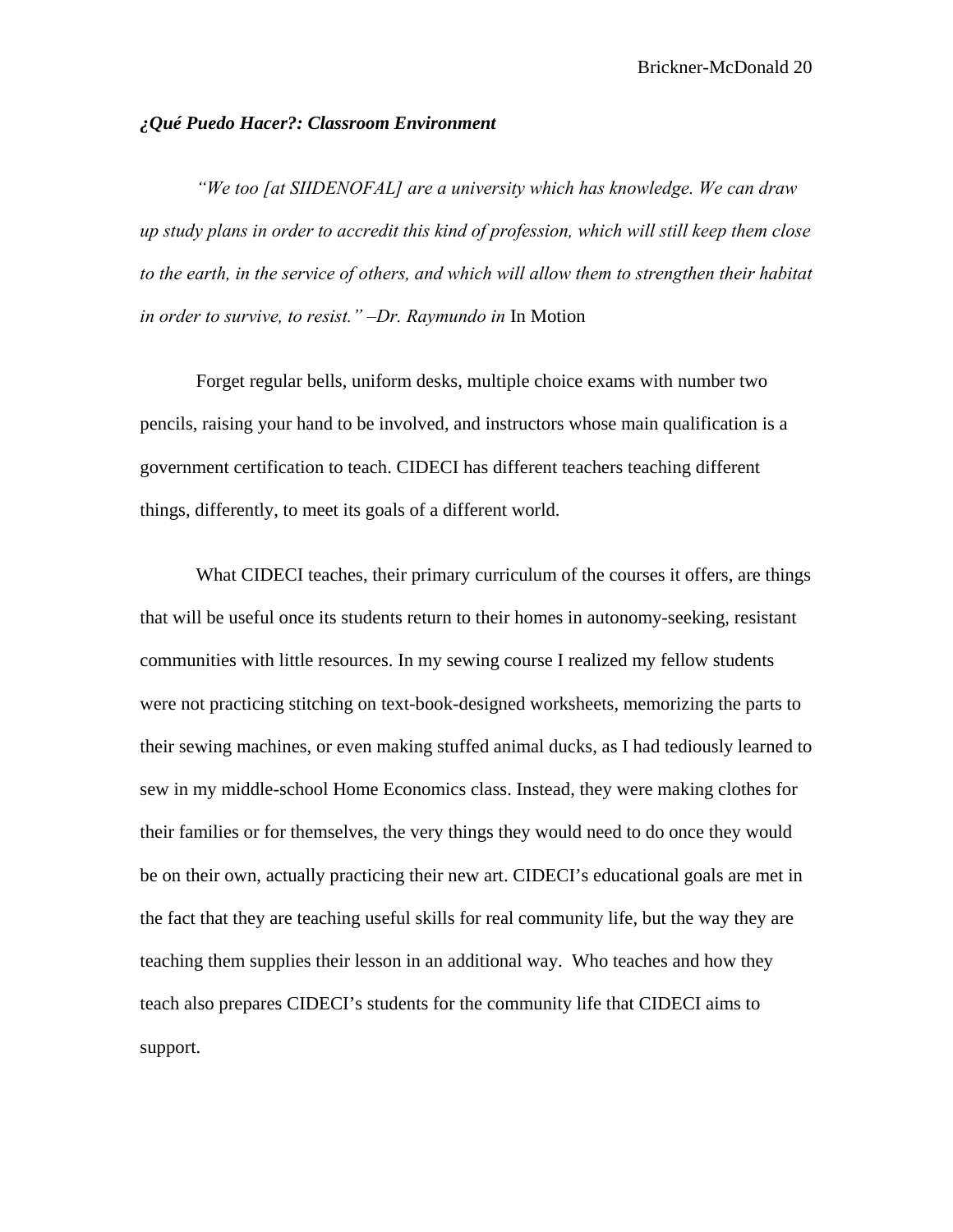Similarly to Dr. Raymundo, teacher David Gómez Díaz also had a struggle studying and working in the formal system. When he came to CIDECI as an alternative to completing his degree at a traditional university, he began working in the fields, gaining experiences at three CIDECI centers. Starting in 1998 he took on the responsibility of directing *granga integral[36](#page-21-0)* and manages the self-supporting farming at CIDECI Las Casas*.* He explained to me how now he is still a student, learning more every day how to meet needs as they arise and how to teach the many aspects of farming to his students in a way that will be simple to understand and best practiced in their communities. "None of us here are experts in the traditional sense. We all, teachers and students, work hard together to be self sufficient and gain experiences and skills we can share with others when they need them," he explained to me.<sup>[37](#page-21-1)</sup> In rejecting the idea of needing experts and exclusive titles, CIDECI creates a more a horizontal organization, honoring values similar to those which indigenous communities practice with *usos y custumbres[38](#page-21-2)* and that the Zapatista movement prioritizes.

David was not the only instructor to apply these ideas of de-professionalizing education to his work. Gloría Gómez Sepera has lived in San Cristóbal all her life, attended elementary school, lived with her family, and then spent twelve years working in a bakery. With her experience in a bakery, she now teaches baking. In 2004 she began working at CIDECI due to the flexible schedule it allowed her to have with her new family and the people with whom she would get to interact. No formal culinary school

<sup>&</sup>lt;sup>36</sup> Spanish for 'integrated farming'

<span id="page-21-1"></span><span id="page-21-0"></span> $37$  That is not a direct quote, as David spoke in Spanish and I preserved his words in abbreviated note form, but it summarizes his answer to my question, "What is your role here at CIDECI?"

<span id="page-21-2"></span> $38$  Spanish for 'uses and customs,' a tradtional, radically democratic way of communal governing which many indigenous communities use.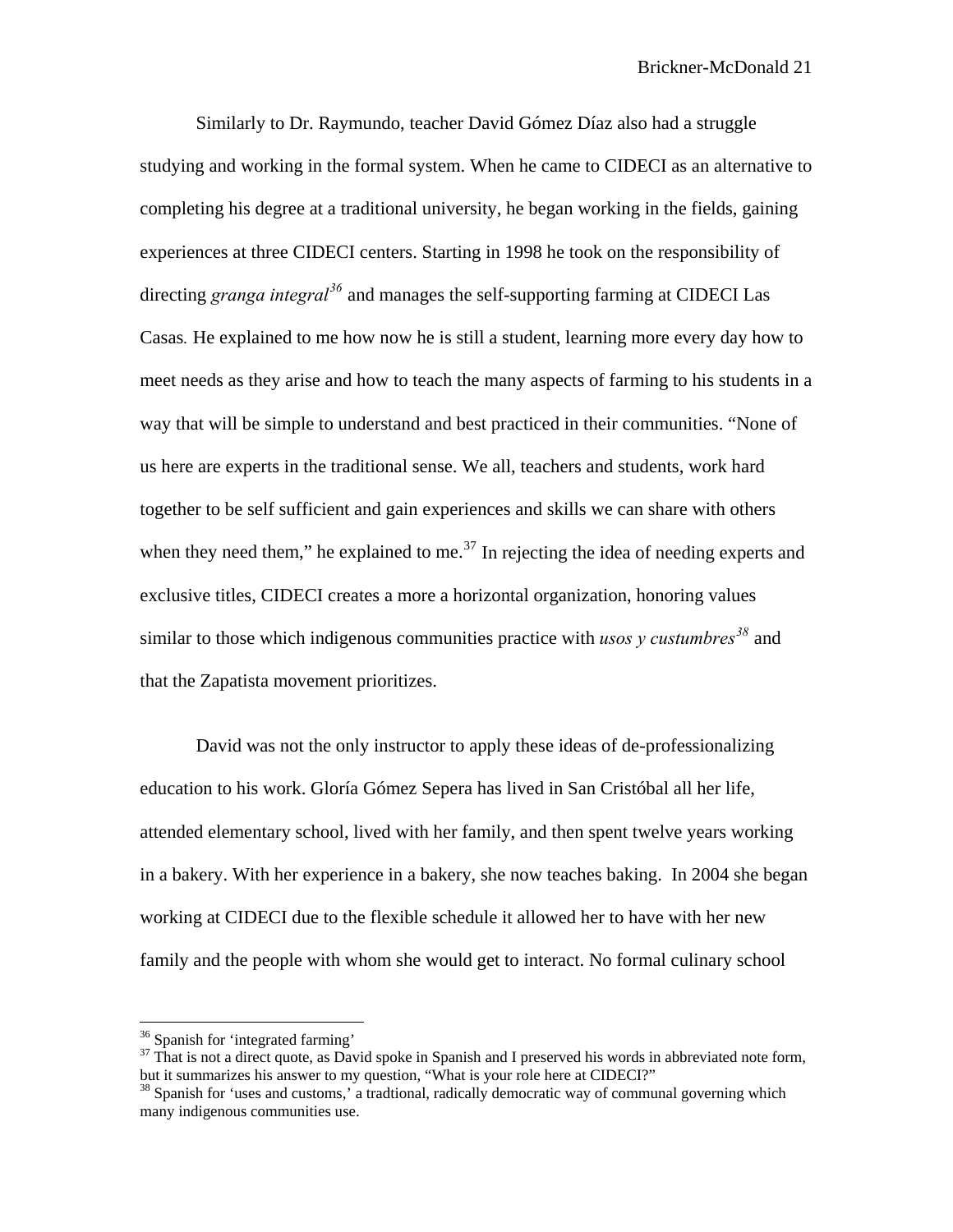needed, and after we made the three to four hundred pieces of basic bread for all of CIDECI to eat at dinner, she could guide us in making a recipe every day. One of her hopes for her future is to learn more about baking…which she thinks she will do as she teaches.<sup>[39](#page-22-0)</sup> The type of education that the teachers have received and which qualifies them to competently share their knowledge is the same experience-based type which they give.

CIDECI's classroom environment is based in communal, hands-on experimentation and self-directed learning. I experienced this style of education in all of the courses I attended. While I came into the bakery without even knowing how to best divide the kilo of dough into thirty-six even balls and still was the slowest at it by the time I left, I had taught my fellow students and the teacher how to make pretzel shaped bread. They even kept a sample on the shelf so that when I left they would have a model. The first day the teacher was not even in the classroom, unbeknownst to me, and yet I did not notice a change in the dynamic when she was there every other day. With the flexibility of the classroom environment, I could teach myself how to be useful and helpful, if I desired. I did want to learn, so I watched and asked how to make it, and then realized that I could be creative and bring my experiences to making any shaped bread I wanted. My attempts at flower shapes that burned easily and twisted ropes of dough that were ugly taught me not to make them like that. Watching the boy next to me put too much flour on top of conch-shaped bread, or the woman across the table braid her coilshaped bread to tightly all taught me how to make better, or avoid, each shape. Simply experiencing the work in a group of people with mixed abilities, all learning from each other, guided my hands and allowed me to experiment until I could do it. My experience

<span id="page-22-0"></span><sup>39</sup> Interview with author, April 28, 2006.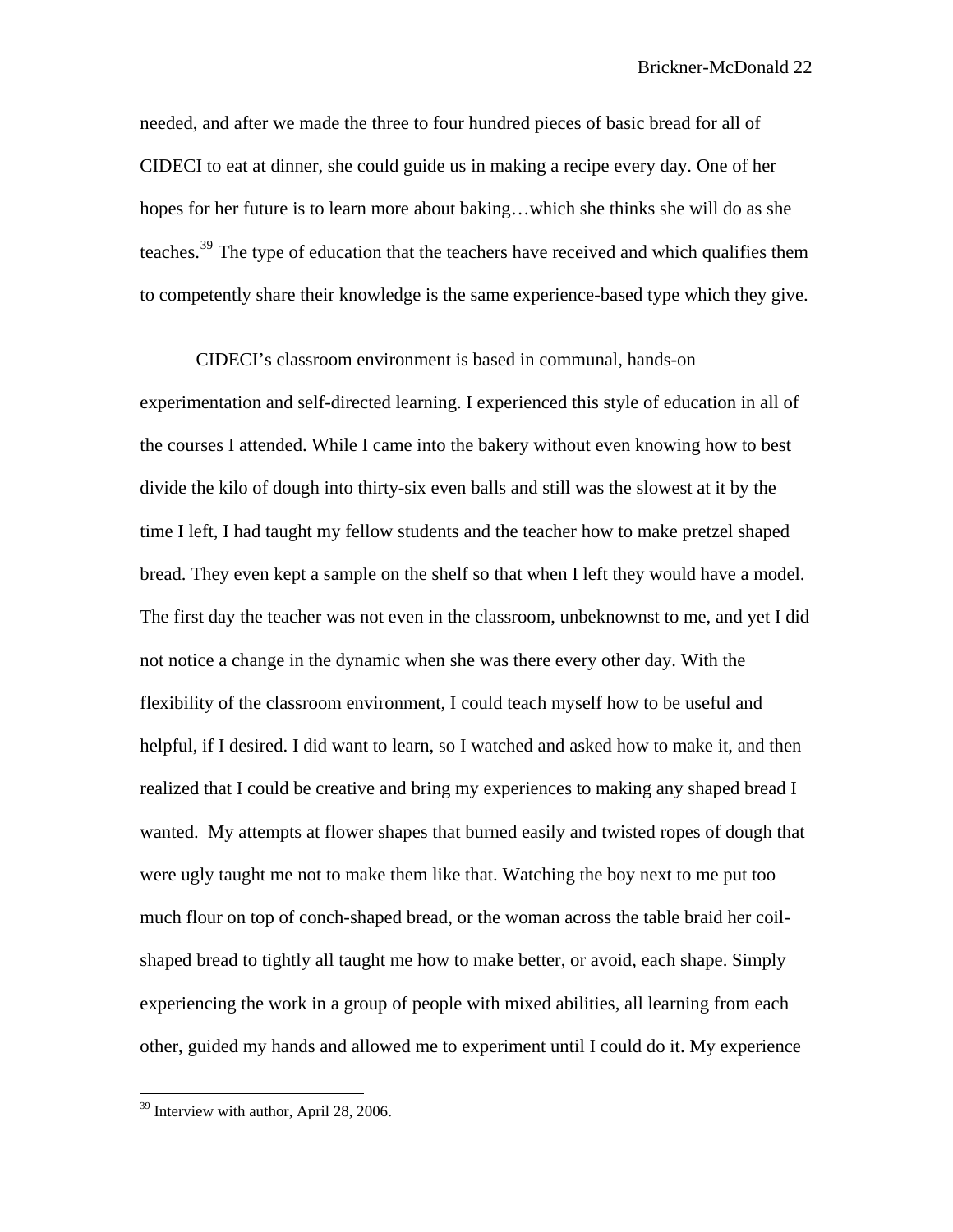as both a teacher and a student in that class has given me the confidence to be able to bake bread independently, teach it to others when I get back to my home community, and appreciate the labor that makes possible the bread I eat. David was right. Not only are no experts needed, but the lack of such professionalized 'experts' gives the course a relaxed and communal atmosphere which allows for more creativity, teaching everyone more, and in a style which teaches you that all you need is the desire to learn.

My questions and desires led my learning, better meeting my real needs, more like in real life. This led to more than one frustrating situation for me, someone used to learning in general sweeps of abstract instruction, rarely accompanied by practice or practical details. For example, after an hour of pumping the non-electric sewing machine with both my feet and hands for each stitch, I watched the girl to my left get it to hum into smooth production with one well-placed kick. The way I had been doing it worked, so she had assumed that I desired to do it like that! If I needed to know how to accomplish the task at hand, and would need to know it in the future, I learned to ask or watch or do some combination of the two while actually doing it. This method of teaching gives CIDECI's students more control. It leads to more need-based, useful learning that is memorable because it was a struggle the first time and was necessary to accomplish the task at hand. It teaches that you can become the "expert" with experiences and self-trials. It is the discovery-based teaching and learning that David uses to meet the CIDECI community's farm production needs, and how his fellow non-experts in self supporting communities come to meet their needs for survival and resistance.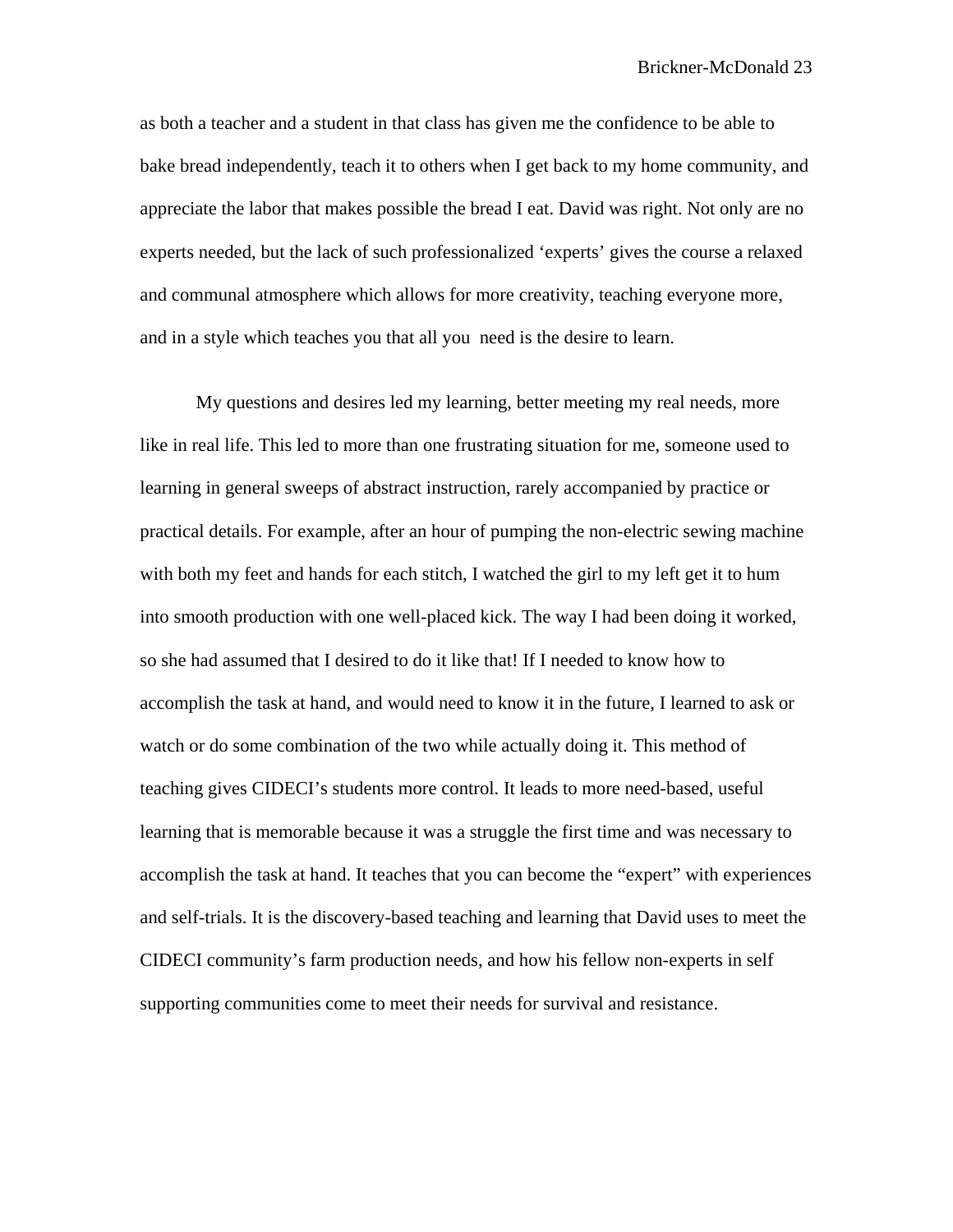Put into practice, it is similar to how the Zapatistas in Zinacantán, from which CIDECI had 24 students in 2005, had to respond to their community needs. The Zapatistas of Zinacantán had their water supply cut off by a competing national political party, and have implemented a system of PVC-pipe gutters to better collect rainwater. Knowing how to independently meet the challenges of community life enables resistance with limited resources. CIDECI lives like those communities and teaches its students to learn in a way that prepares them to teach themselves to meet the future, unplanned needs of their communities, all at once. How CIDECI decides to teach its students to learn is a decision which helps them in their communities more than a formal, traditional classroom approach. Students are prepared to thrive independently from 'experts' so that they can resist and survive challenges by more than the skills CIDECI's courses teach alone. CIDECI's method of teaching and its daily functioning as a community of learners with limited resources provides a bigger, more applicable lesson.

### *"Todo por todos:" Community Life*

*"Dignity cannot be studied. You live it or it dies…" – Subcomandante Marcos[40](#page-24-0)*

In its very visible curriculum, CIDECI prepares students to return to their communities in numerous ways. One direct support it provides is the creation of micro projects. When students return to their families they can choose to bring their skills with them for their personal lives or also in these CIDECI-supported projects. While I was at CIDECI I spoke with four students who were starting *talleres* or cooperative skill centers in their own communities. Typing, sewing, and bakery workshops and a health clinic

<span id="page-24-0"></span><sup>&</sup>lt;sup>40</sup> Subcomandante Marcos, Mexico, to Eric Jauffret, France, 20 June, 1995,

<sup>&</sup>lt;http://flag.blackened.net/revolt/mexico/marcos\_index.html>.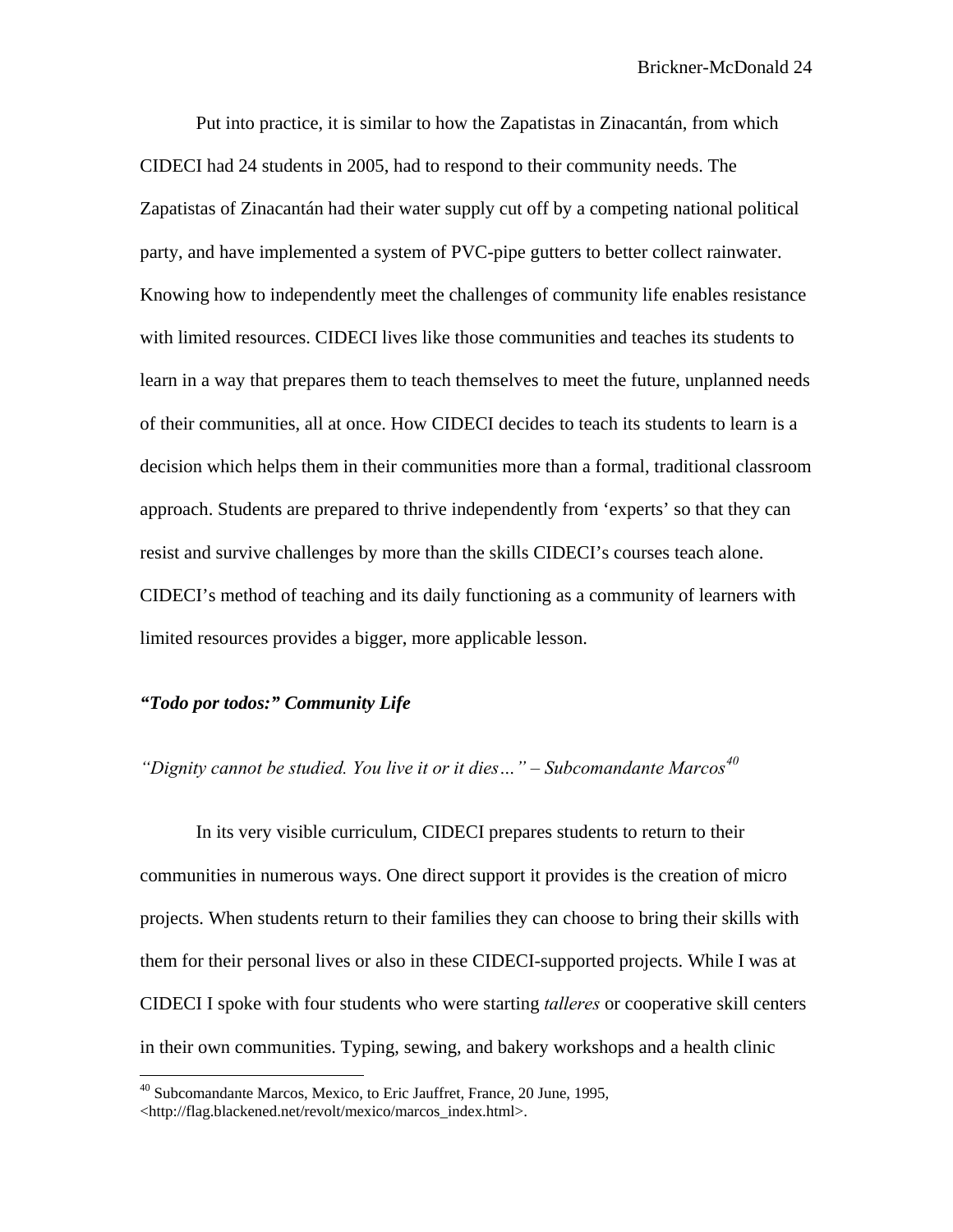were just one week's graduates' hopes for improving the way of life in their home communities. In 2005 alone, CIDECI students returned to their communities to begin 33 micro projects, from starting salons and horticulture projects to carpentry and metallurgy workshops, directly benefiting two cooperatives, eight women's collectives, eight groups of families totaling 51 in all, fourteen communities at large, and two  $NGOs<sup>41</sup>$  $NGOs<sup>41</sup>$  $NGOs<sup>41</sup>$ Christoforo, a student from Jolitontic, an indigenous community three hours outside of San Cristóbal, is starting a health clinic after eleven months at CIDECI. Not only will it be there to provide health services, but also he plans to teach others how to be healers. CIDECI provided him with the medicines and starting supplies so that this would be possible, and it is the first time a clinic will be available in his community.<sup>[42](#page-25-1)</sup> Since 1989 CIDECI has implemented 911 such community micro projects.<sup>[43](#page-25-2)</sup> With the increase of migration and instability in Chiapas, these steps to internal community productivity and increased opportunities at home are the actualization of CIDECI's hopes. As Dr. Raymundo expressed, "The best part of life here is hearing our students come back to their home at CIDECI being able to say, 'Look at my life. Look how I am helping my community. Thank you."

CIDECI also works directly in the community of San Cristóbal. They are accessible to their neighbors, allowing women from the adjacent *colonias* to collect firewood in CIDECI's woods, building water tanks for their use, and distributing

<span id="page-25-1"></span><span id="page-25-0"></span><sup>&</sup>lt;sup>41</sup> SIIDENOFAL's Informe General de Actividades 2005 (or General Review of Activities, 2005), p. 7-8. <sup>42</sup> My interview with Christoforo Gomez Perez, before he departed for Jolitontic with his 15 boxes of medical supplies on April 27, 2006.

<span id="page-25-2"></span><sup>43</sup> *Curriculum Del CIDECI 1989-2005* (or *CIDECI's Curriculum*)*,* 2.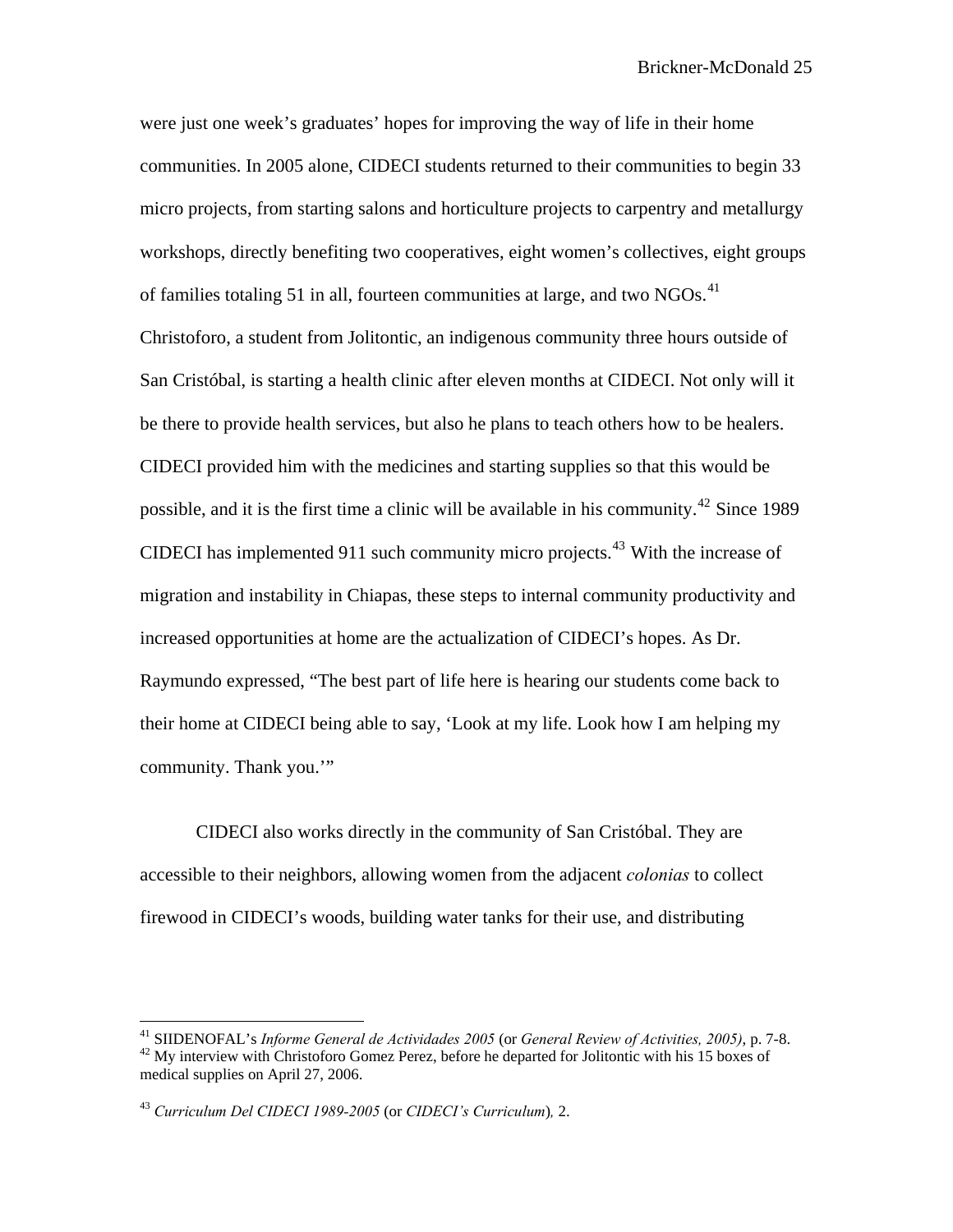emergency help to struggling indigenous families who migrate to the city.<sup>[44](#page-26-0)</sup> Free medical services at CIDECI's health clinic have aided 1,500 people in 2005, and more than 900 people from indigenous communities have accepted CIDECI's offer of free food and lodging while making their necessary visits to the city.<sup>[45](#page-26-1)</sup> Also, CIDECI hosts conferences for diverse groups, from Baptists to groups meeting to discuss Mayan spirituality. *La Otra Compaňa* also began there and continues to find open doors at CIDECI for its forums and workshops, which CIDECI makes accessible for its students. Very directly, CIDECI provides support for the indigenous community's struggle for survival throughout Chiapas, teaching a model of hospitality implicit in the *otro mundo* to its students at the same time.

 In its less evident curriculum, CIDECI prepares students for community life more generally. Living at CIDECI involves a balance of rights, obligations and cooperation that is similar to the lifestyle in the indigenous communities CIDECI seeks to support. I got to take part in this, as a student. My agriculture teacher was Manuel Pérez Gómez, from San Juan Chamula, a community close to San Cristóbal. Manuel is one of the workers who tills in the terraced fields at the base of the mountain on which CIDECI rests, growing the food for the center each day from 9 in the morning until 3 each afternoon. David introduced us on my first day of "agriculture class" as someone here to learn and work. David let Manuel take it from there. Manuel stopped breaking apart the earth into a new terrace and showed me how the terrace below was growing lettuce, radishes, and that the radishes needed more compost, which came from the rabbits above. He explained how they use everything, creating no garbage and producing everything for

<span id="page-26-1"></span><span id="page-26-0"></span><sup>&</sup>lt;sup>44</sup> The material emergency help has been given to 150 families in the past year. *Informe General 2005*, 11.<br><sup>45</sup> *Informe General 2005*, 11-12.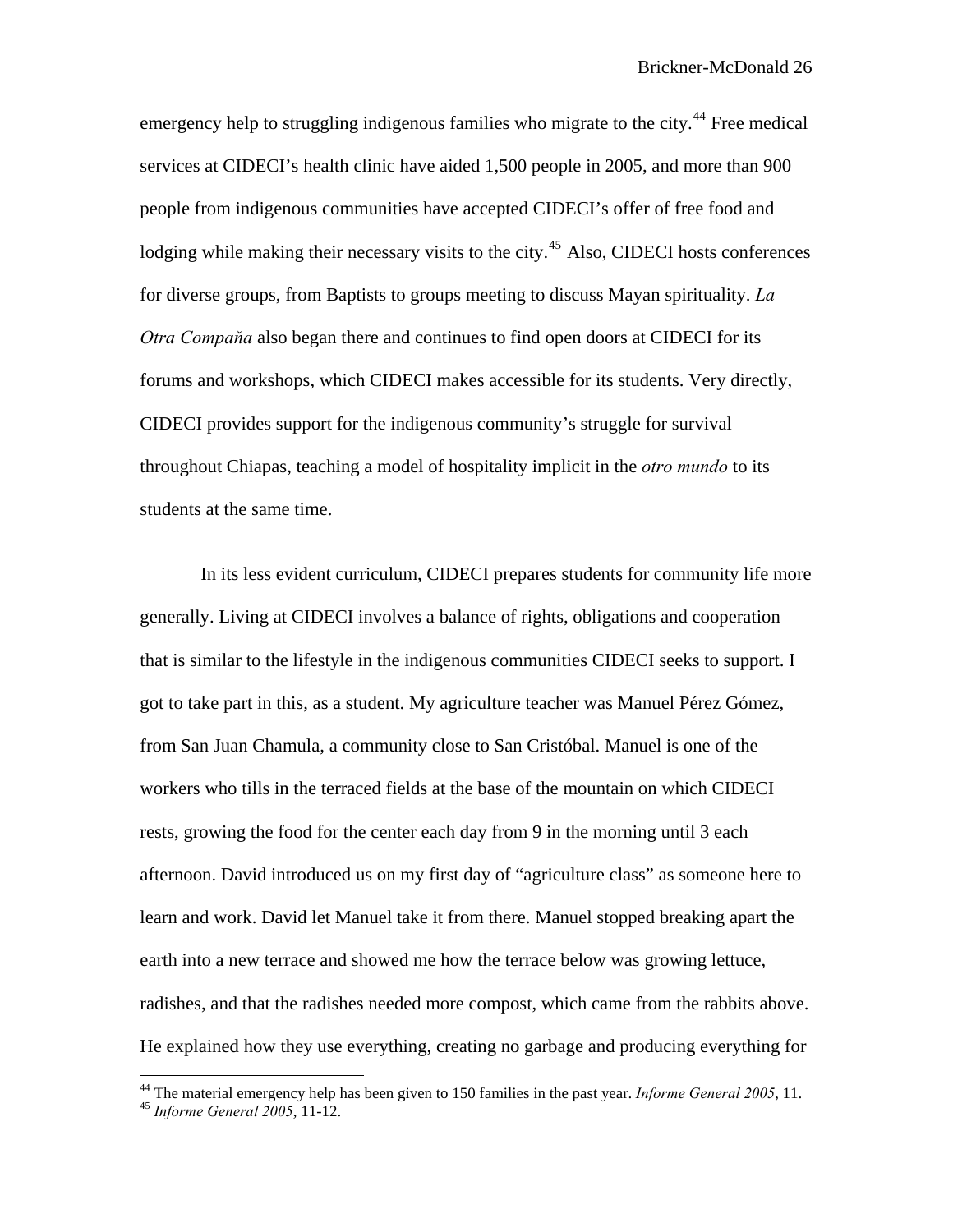internal use at the center. He brought me to the compost pile, and after a few exemplary digs he handed me the shovel and went back to leveling the terrace above. That first day I got to break apart the pile of compost, and then join another worker pave a path from the extra rocks of the terrace walls, and finally join Manuel in leveling the upper terrace, all activities in which Manuel had total faith in my abilities to accomplish, and all activities that made a microscopic contribution to CIDECI's self-supporting lifecycle.

 Each Saturday morning all of the students participate in similar agricultural production for the sake of the center. Juana and Francesca, sisters returning to their communities to start CIDECI projects, commented on how similarly the work in the fields at CIDECI corresponds to the system of *cargoes,* or community responsibilities, that function in their home communities. The responsibility of communally working gives all of the members of their families the rights to the communal land and a voice in their communities. This corresponding system of rights derived from meeting communal obligations contributes to CIDECI's own self sufficiency, and also creates a community similar to those which their students are accustomed and will be returning. I did not hear a single complaint, expression of resistance, or disparaging comment towards the CIDECI lifestyle during my time there, and what I did not hear matched what I did heara respectful, personal connection to the people, resources, and mission of their community. In terms of socializing its students, CIDECI's form of life teaches its function of building in its students a greater appreciation for a richly shared life in an interdependent community.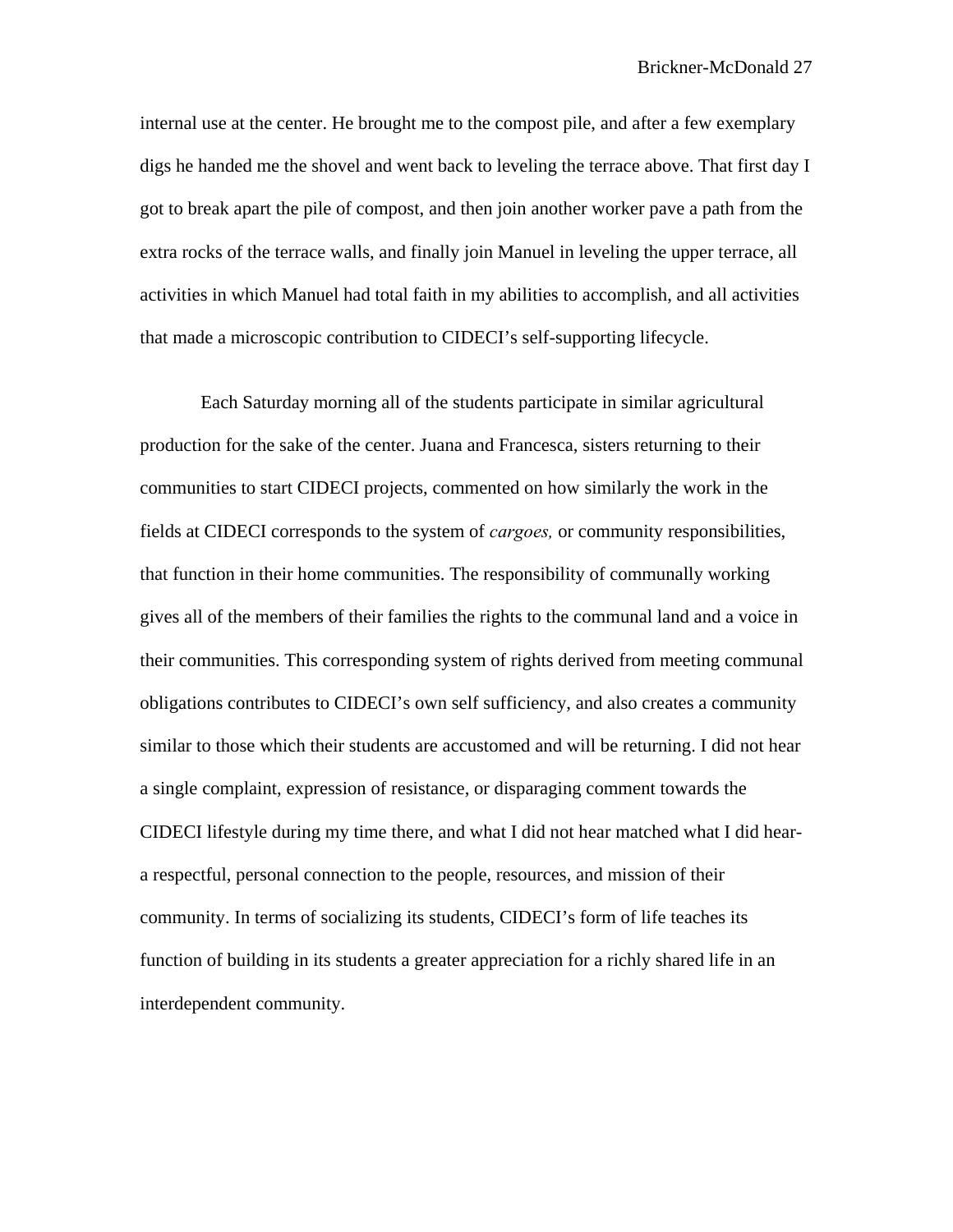Separate from the job specialization of other institutions and modern economic models, CIDECI models itself after indigenous communities and exemplifies an alternative world outside the market, independent and unified. When referring to Maestro Rafael's job in my interview with him, he quickly corrected my use of 'job.' He did not just work there: "No, here we are in our home, living out our convictions." Dr. Raymundo, David, and the students I spoke with expressed similar feelings of dedication to the CIDECI community. Later that week Cristoforo, the student returning to his community the next day to start a *casa de salud*,<sup>[46](#page-28-0)</sup> told me his sister first told him about CIDECI. Maestro Rafael, passing by, clarified that what he meant by sister was a woman in his community, unrelated except that she shared his community. I could understand his broad use of 'sister' after my experience at CIDECI for only 12 days, as I saw the familial interdependence required for their community's lifestyle, a manifestation of CIDECI's goal of supporting indigenous communities.

Eating together with the students of CIDECI the lettuce and radishes that had filled the fields I had just replanted with more of the same, I felt connected not just to my food but to the space, community, and system of cooperative living. By my small work in the fields, I understood the integration of all aspects of life that CIDECI accomplishes by their cooperative community. I find that this communal generation of resources is useful as a metaphor for life at CIDECI in a broader sense. The education they provide feeds a cycling path of community flourishing worth fighting for. The roots of their system are formed by the traditions of the communities they wish to regenerate, and the fruits of their labor return to their source to perpetuate a way of life that originally provided

<span id="page-28-0"></span><sup>&</sup>lt;sup>46</sup> A "house of health," or a health clinic.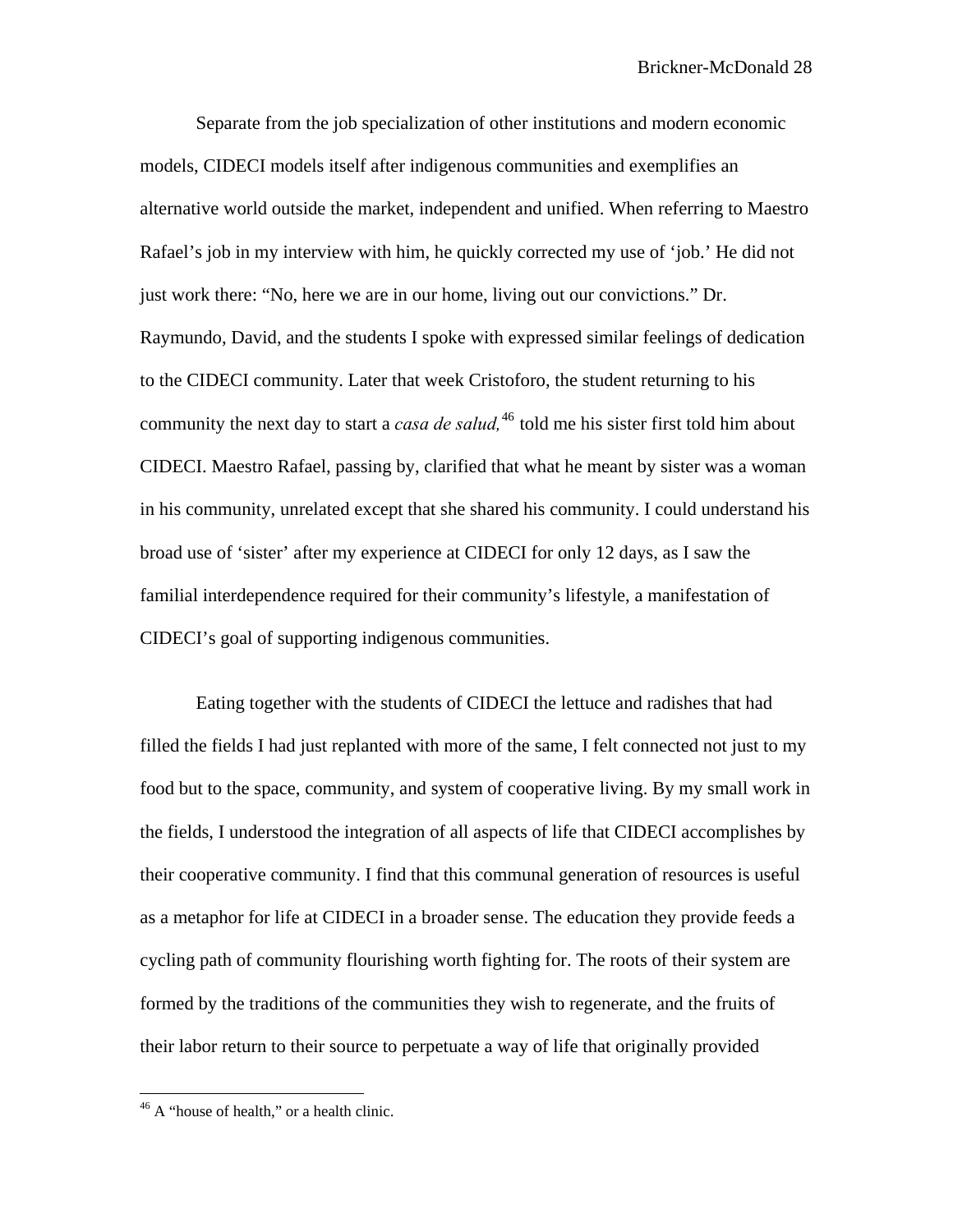CIDECI with the rich sustenance to exist and grow. They use all areas of their organization to teach their lessons, and no opportunity is lost.

#### *Conclusion: That Which is Possible and Desirable*

*"[We are] preparing not for a revolutionary war, but a transitional peace."- Gustavo Esteva[47](#page-29-0)*

Applied around the world, education has become important in 'getting ahead' and as a measure of a nation's development. But what is that definition of progress to the marginalized people fighting for a world of their own? Mexico has applied the Western model of education, preparing its students for their social and economic places in the dominant world system. Reacting to such use of education as a dominator, Auturo Escobar calls for "[t]he Western rationality…to open up to the plurality of forms of knowledge and conceptions of change that exist in the world and recognize that objective, detaching, and scientific knowledge is just one possible form among many."<sup>[48](#page-29-1)</sup> CIDECI has created an alternative that challenges the arbitrary application of a formal, exclusive, and academic educational curriculum in communities which it fails to serve.

CIDECI provides another educational path to meet its goals of making another world possible. Using its position as a socializing institution in addition to its role as a skill-sharing center, it sets itself apart from traditional, formal education in its purpose

<span id="page-29-0"></span><sup>47</sup> Gustavo Esteva, "The Meaning and Scope of the Struggle for Autonomy," *Latin American Perspectives*, Issue 117, Vol. 28, No. 2. (March, 2001), 138.

<span id="page-29-1"></span><sup>48</sup> Arturo Escobar, 143.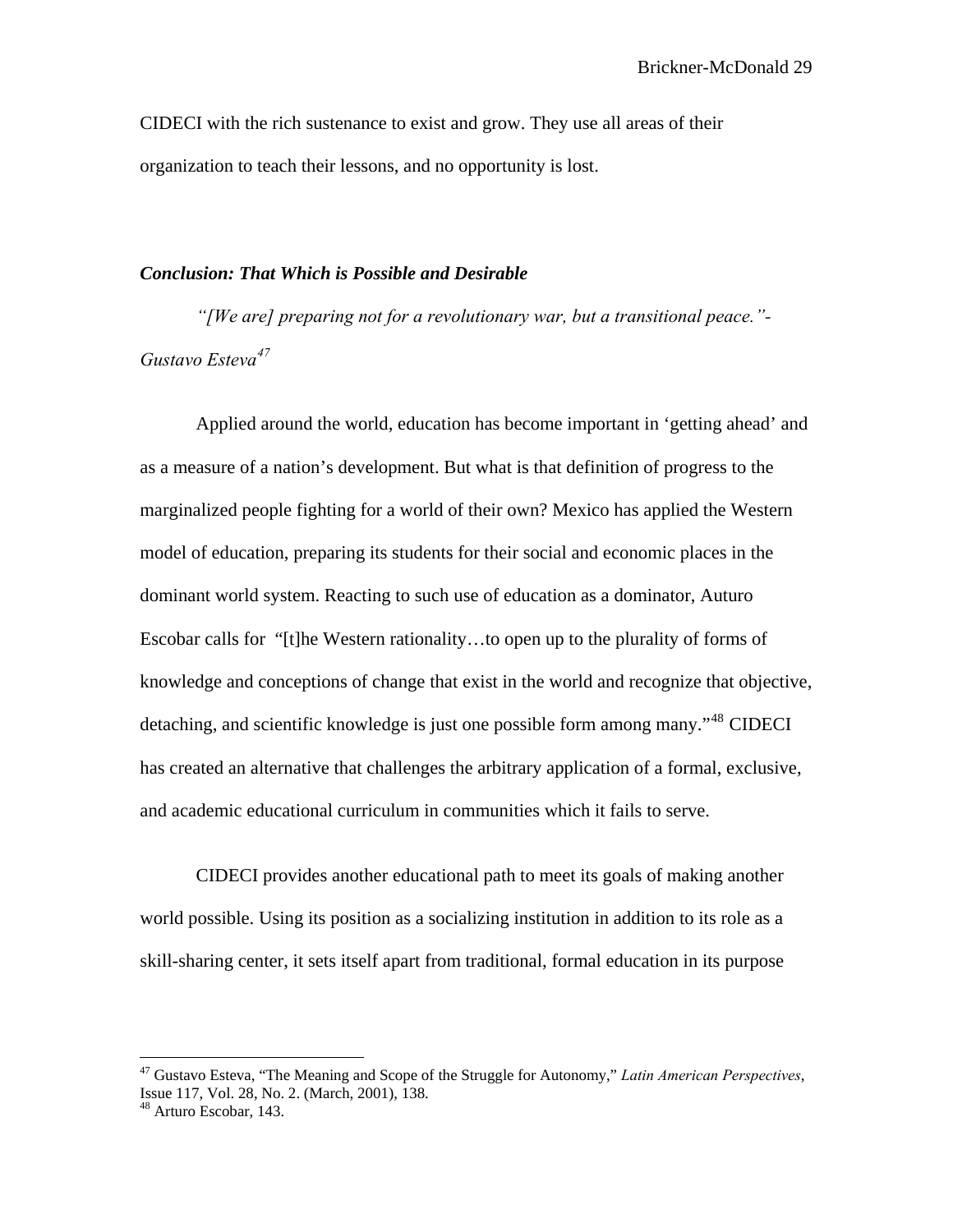and practices at every level of its system of study. In terms of its alternative purpose,

Maestro David expressed CIDECI's goals in the following manner:

"I hope to prepare the people who live in poverty to fight against the bad government, neoliberalism and capitalism that is marginalizing them, the majority. Those who come from poor conditions don't need to have anything to come here except the desire to learn. I hope that more students can come here to learn more life skills, return to support their communities, and spread that which we initiate at CIDECI. This is the hope of CIDECI-- that in doing this work our students can form a resistance back in their communities, joining in the greater movement of the indigenous and poor fighting exclusion by becoming autonomous from the bad government." $^{49}$  $^{49}$  $^{49}$ 

To meet these goals CIDECI first makes itself accessible to all, especially those without the resources for a traditional, exclusive education. It then chooses to teach courses which provide the skills necessary for living and thriving in a world beyond capitalistic development. More strongly, as I have discussed in this paper, it serves as an alternative socializing agent in its practical form. CIDECI develops its administration, classes, and community in accordance with its more obvious curriculum to teach its goals more applicably, broadly, and basically. Immanuel Wallerstein, inaugurating the *Centro Immanuel Wallerstein* at CIDECI, expressed how CIDECI's educational function, hopes, and struggles come at a ripe time: "We live now in an important historical moment: this is the moment of the transition of the world system to a new historical system. In a period like this, all of us have the duty to help clarify what alternatives are possible and desirable."[50](#page-30-1) CIDECI's students not only have the opportunity to live in this moment, but they also have the resource of their education to build beyond it.

<sup>49</sup> Interview on April 28, 2006.

<span id="page-30-1"></span><span id="page-30-0"></span><sup>50 &</sup>quot;(Vivimos) ahora un momento histórico que es importante: es el momento de la época de transición del sistema-mundo actual hacia otro nuevo sistema histórico. En un periodo como este, todos nosotros temeos el deber de ayudar a esclarecer cuáles son las alternativas posibles y deseables Immanuel Wallerstein, mensaje enviado con motivo de la Inauguración del *Centro Immanuel Wallerstein* en San Cristóbal de las Casas, Chiapas, México, septiembre de 2004. (Quoted in *La Crisis Estructural del Capitalismo*, 36).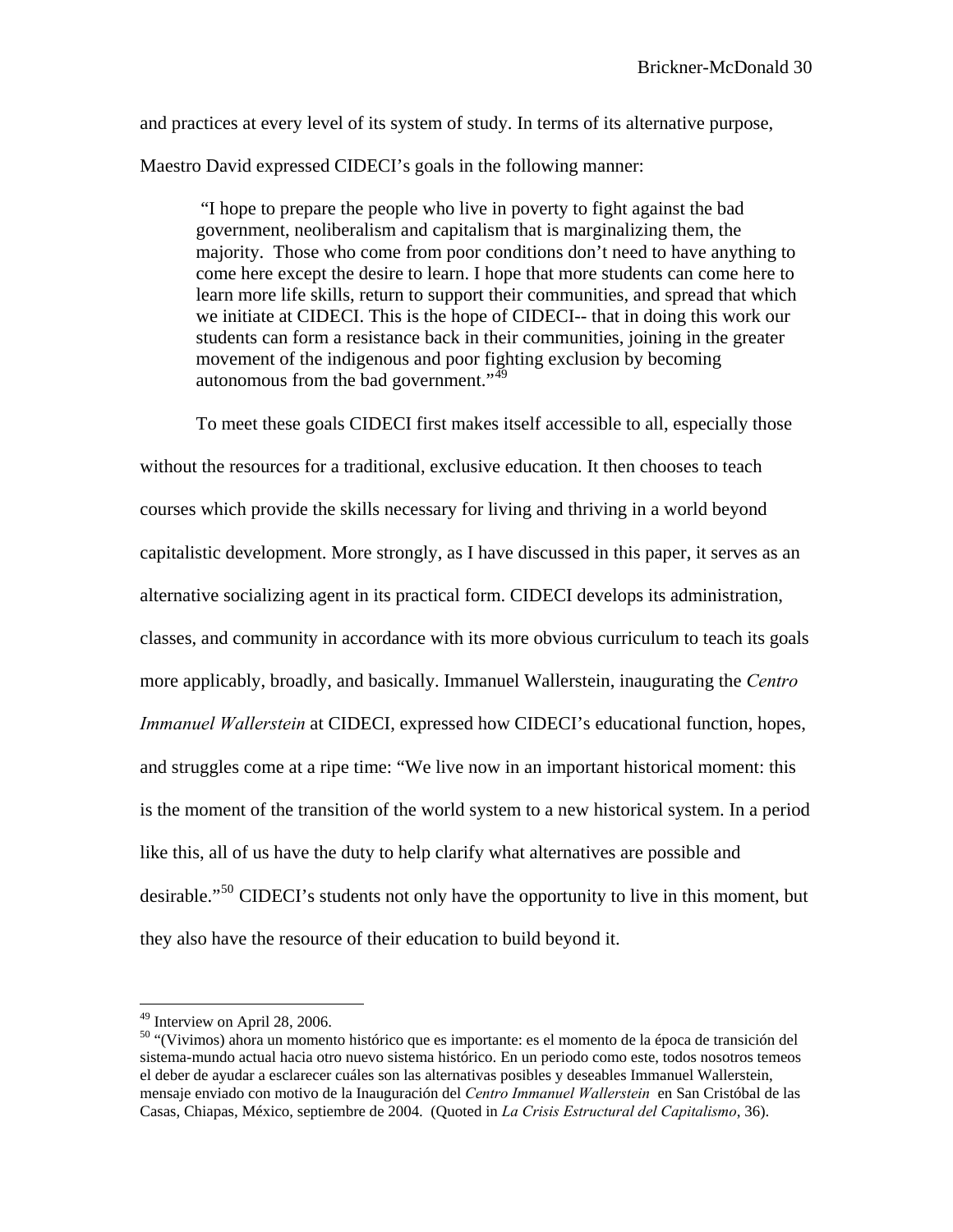#### *Bibliography*

- Barkin, David. "Review: 'Educacion y radicalismo en Mexico. Vol I: Los anos de Bassols, 1931-1934' by John A.Britton and 'Educacion y radicalismo en Mexico. Vol. II: Los anos de Cardenas, 1934-1940' by John A. Britton," *The Hispanic American Historical Review*, Vol. 59, No. 1. (Feb., 1979), pp. 156-157. <http://jstor.com links> (12 April 2006).
- Benavot, Aaron and Riddle, Phyllis. "The Expansion of Primary Education, 1870-1940: Trends and Issues," *Sociology of Education*. Vol. 61, No. 3, (July 1988), 191-201.
- Collins, Randall. "Functional and Conflict Theories of Educational Stratification," *American Sociological Review.* Vol. 36, No. 6, (December 1971), 1002-1019.
- Diego Cevallos, "Despite Heavy Funding, Mexico's Schools Get Low Marks," *Los Angeles Times (Oct. 7, 2004), <http://web.lexis-nexis.com/>. (14 April 2006).*
- Escobar, Arturo. "Planning." In *The Development Dictionary: A Guide to Knowledge as Power*. Ed. Wolfgang Sachs. New York: Witwatersrand University Press and Zed Books Ltd.: 1992, 132-145.
- Esteva, Gustavo."The Meaning and Scope of the Struggle for Autonomy." Translated by Carlos Perez. *Latin American Perspectives*, Issue 117, Vol. 28, No. 2. March, 2001, 120-148.

Esteva, Gustavo. Lectures to School of International Training, March 2006.

"Interview with Raymundo Sánchez Barraza: A University Without Shoes," *In Motion Magazine,* (April 8, 2006),

<http://www.inmotionmagazine.com/global/gest\_int\_1.html> (13 April 2006).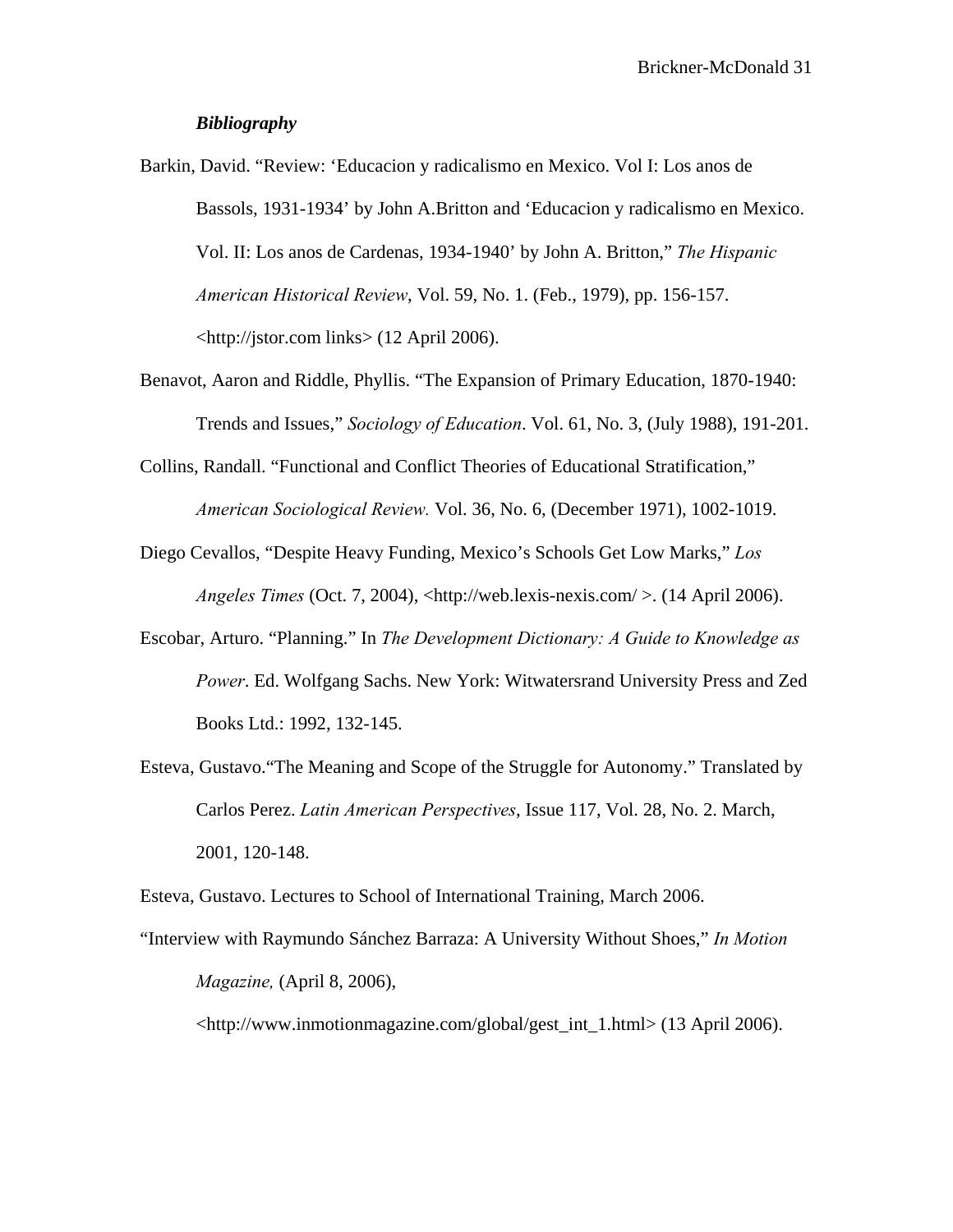- Kraul, Chris. "Mexico's Schools Can't Keep Up; A dire lack of facilities sometimes means that impoverished parents end up building them," *Los Angeles Times* (September 21, 2004), 1.
- LaBotz, Dan. Democracy in Mexico: Peasant Rebellion and Political Reform. Boston: South End Press, 1995, 22.

Subcomandante Marcos, Mexico, to Eric Jauffret, France, 20 June, 1995. <http://flag.blackened.net/revolt/mexico/marcos\_index.html> (10 May 2006).

- Wallerstein, Immanuel. *La Crisis Estructural de Capitalismo*. México: Libros de Contrahistorias, 2005.
- Wilson, Kennith and Portes,Alejandro. "The Educational Attainment Process: Results from a National Sample," *The American Journal of Sociology*, Vol. 81, No. 2, (Sept. 1975), 343-363.

Interviews by Kailee Brickner-McDonald/Author, at CIDECI Las Casas:

Feliziana of La Lagoonita, April 26, 2006.

- Cristoforo Gómez Pérez, April 27, 2006.
- Sisters Juana and Francesca, April 27, 2006.
- David Gómez Díaz, April 28, 2006.
- Rafael Pérez Gutiérrez, April 28, 2006.
- Gloria Gómez Sepera, April 28, 2006.
- Dr. Raymundo Sánchez Barraza, May 2, 2006.

SIIDENOFAL's Assorted Internal Publications, 2005.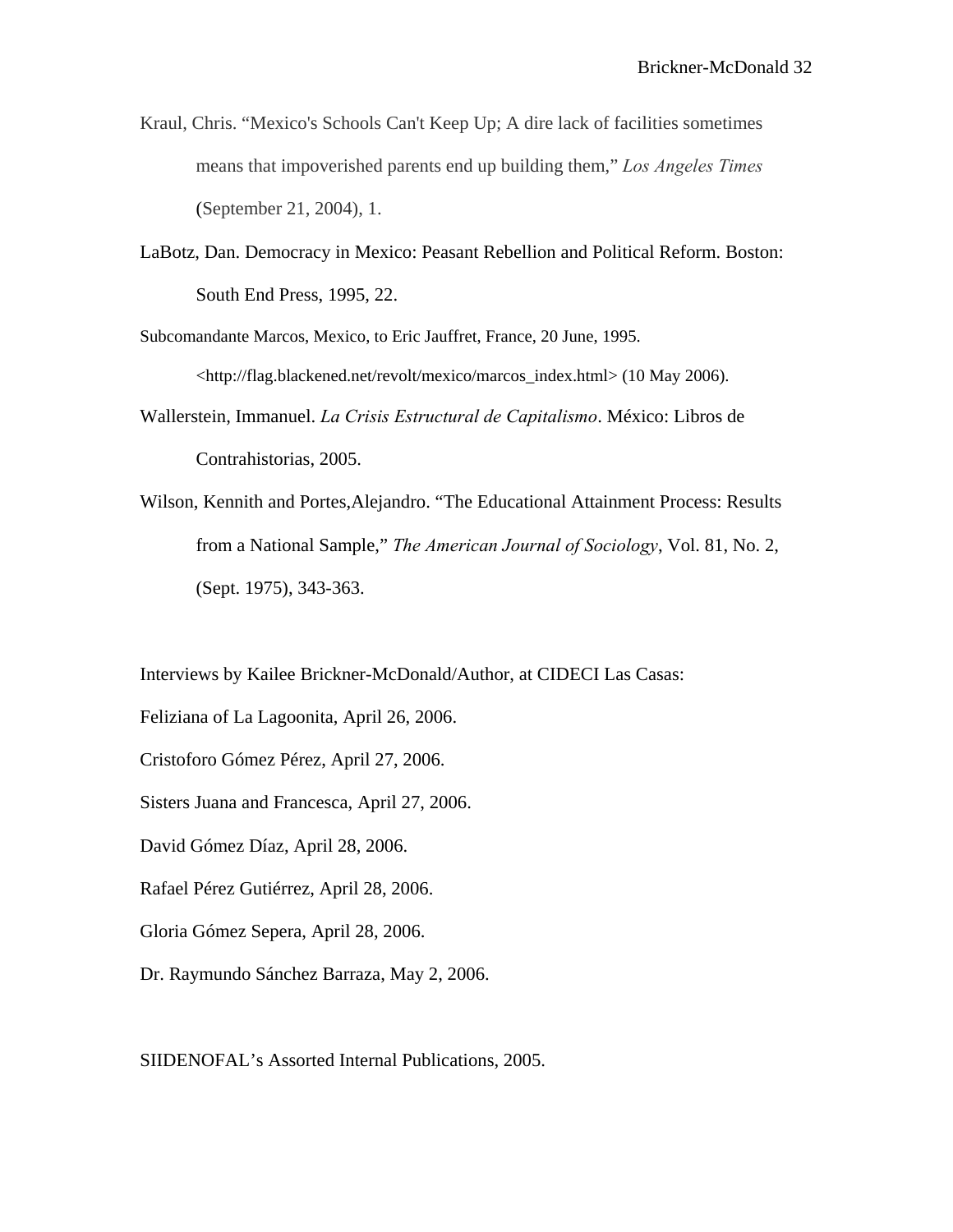## APPENDIX A:



La Panadería/ Bakery



Agricultúra/ Agriculture



Corte y Confección/ Sewing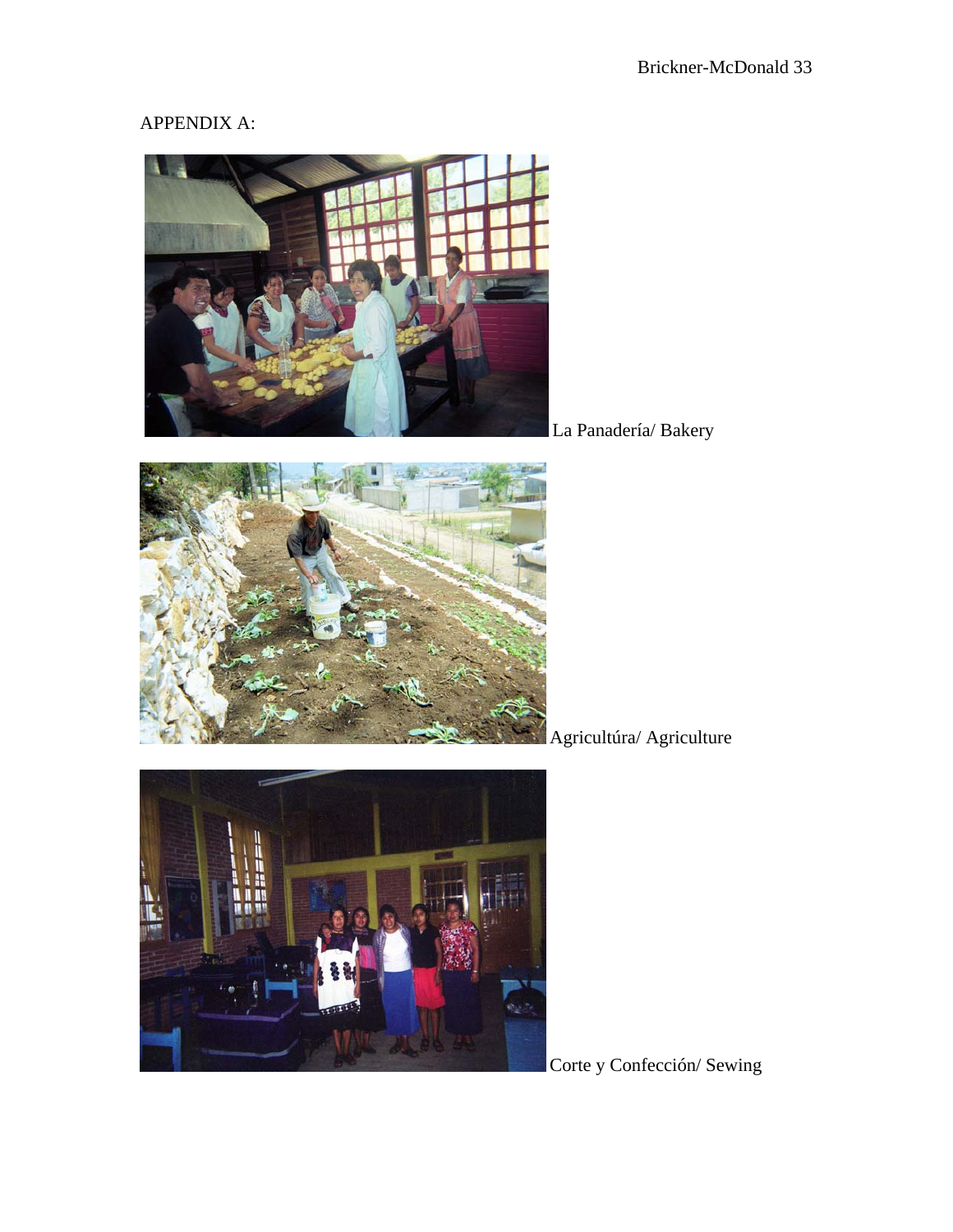

Telares/ Weaving



El Comedor/ Cafeteria



Outside After Class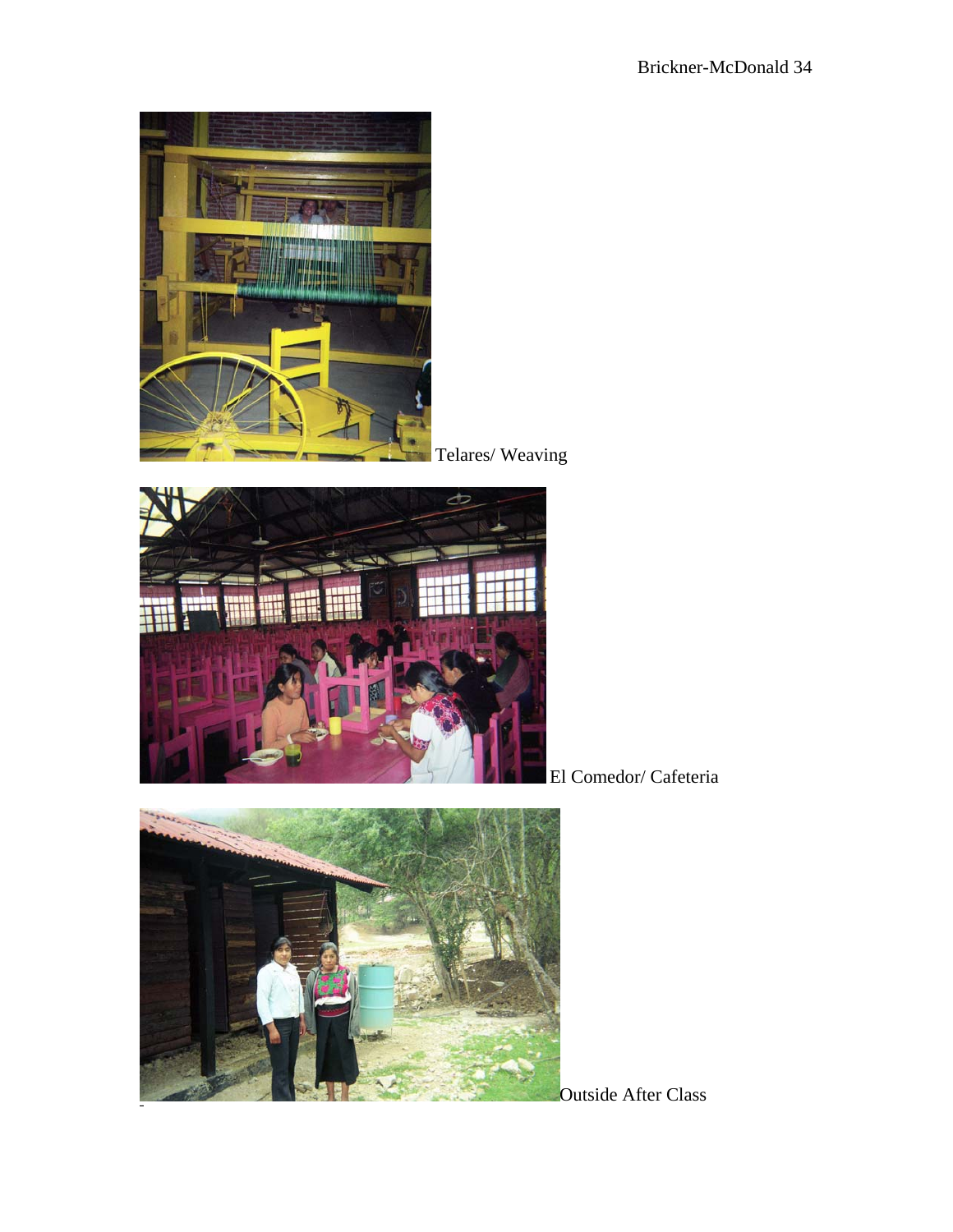

CIDECI: Under Construction



Conference for Women at CIDECI

The Other Campaign's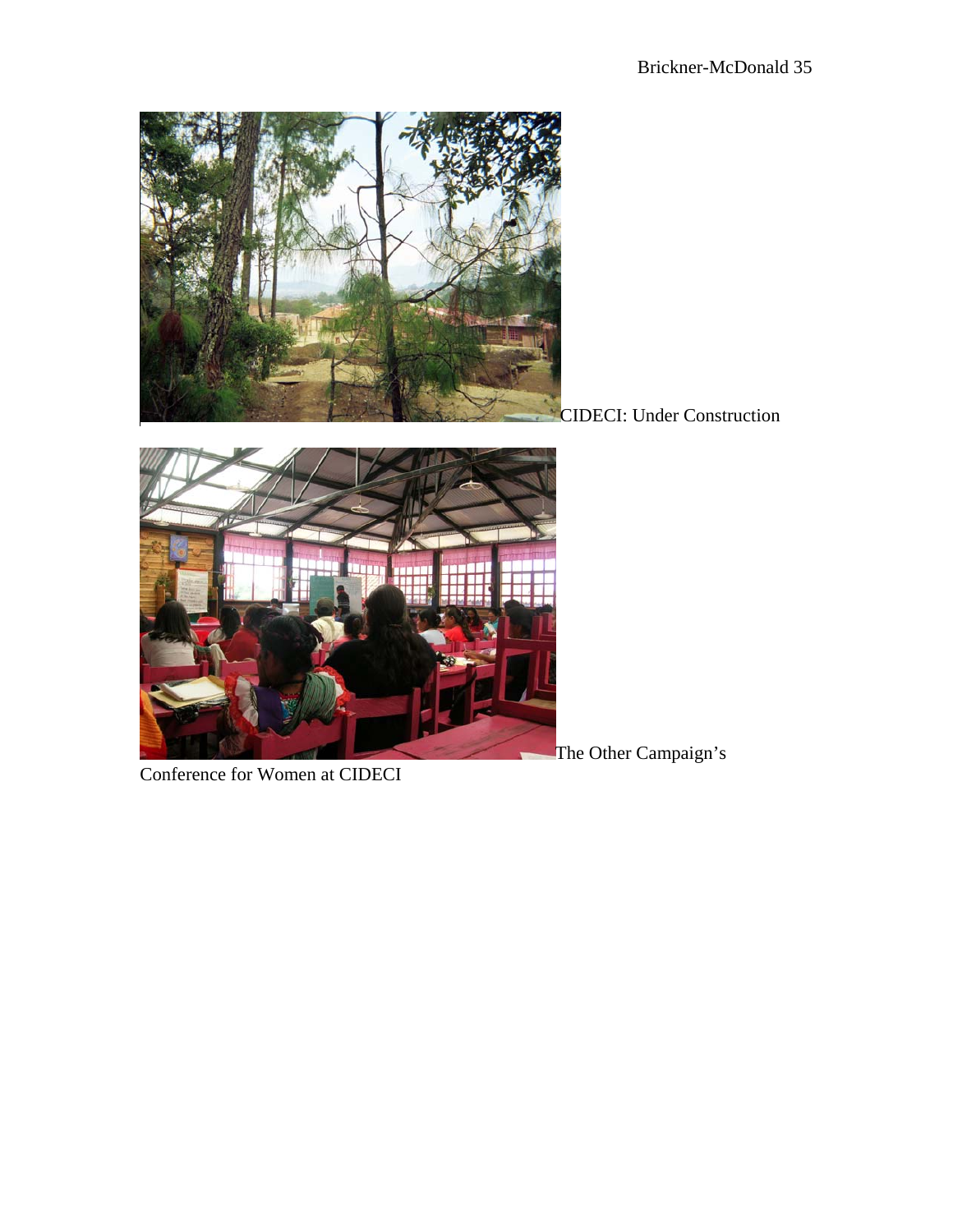APPENDIX B: San Andres Accords on Education

"4. Integral Indigenous Education. The various governments commit themselves to respect the educational tasks of the indigenous peoples within their own cultural space. The allocation of financial, material and human resources must be brought about with fairness to plan and carry out educational and cultural activities determined by the indigenous towns and communities.

The State must bring about the indigenous peoples' right to a free and quality education, as well as to encourage the participation of the indigenous towns and communities in selecting, ratifying and removing teachers, taking into consideration criteria on academic and professional performance previously agreed on by the indigenous peoples and the corresponding authorities, and to form supervisory committees on the quality of education within the framework of local institutions.

The right to bilingual and inter cultural education of the indigenous peoples is ratified. The definition and development of educational programs with regional content, where their cultural heritage is recognized, are established as the jurisdiction of federative entities in consultation with the indigenous towns. It will be possible, through educational action, to insure the use and development of indigenous languages, as well as the participation of towns and communities in conformance with the spirit of Agreement 169 of the OIT (International Labor Organization)."

<[http://flag.blackened.net/revolt/mexico/ezln/san\\_andres.html](http://flag.blackened.net/revolt/mexico/ezln/san_andres.html)>